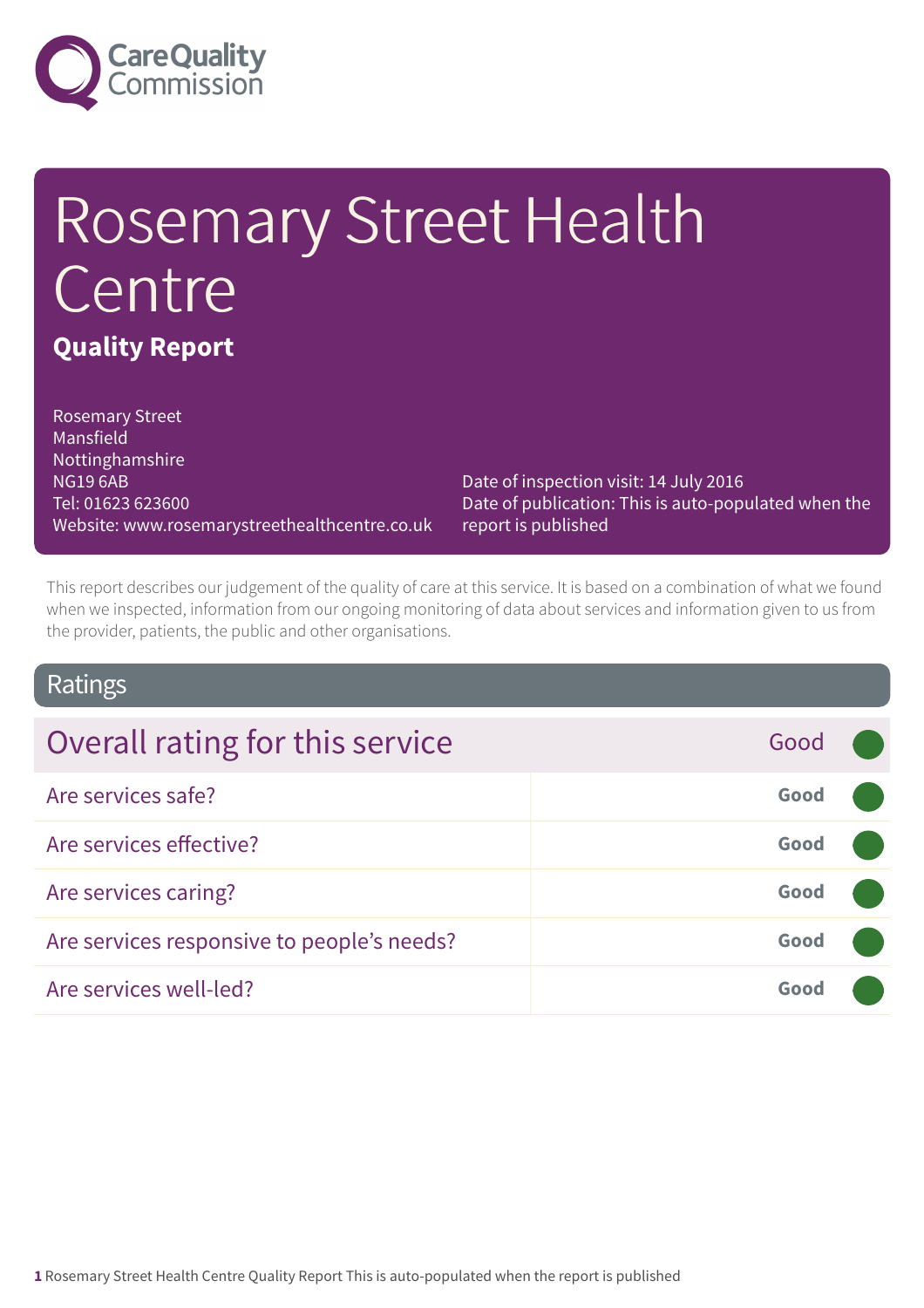### **Contents**

| Summary of this inspection                                                                                                                                                    | Page           |
|-------------------------------------------------------------------------------------------------------------------------------------------------------------------------------|----------------|
| Overall summary<br>The five questions we ask and what we found<br>The six population groups and what we found<br>What people who use the service say<br>Areas for improvement | $\overline{2}$ |
|                                                                                                                                                                               | $\overline{4}$ |
|                                                                                                                                                                               | $\overline{7}$ |
|                                                                                                                                                                               | 10             |
|                                                                                                                                                                               | 10             |
| Detailed findings from this inspection                                                                                                                                        |                |
| Our inspection team                                                                                                                                                           | 11             |
| Background to Rosemary Street Health Centre                                                                                                                                   | 11             |
| Why we carried out this inspection                                                                                                                                            | 11             |
| How we carried out this inspection                                                                                                                                            | 11             |
| Detailed findings                                                                                                                                                             | 13             |

### Overall summary

### **Letter from the Chief Inspector of General Practice**

We carried out an announced comprehensive inspection at Rosemary Street Health Centre on 14 July 2016. Overall the practice is rated as good.

Our key findings across all the areas we inspected were as follows:

- There was an open and transparent approach to safety and an effective system in place for reporting and recording significant events.
- Staff assessed patients' needs and delivered care in line with current evidence based guidance. Staff had been trained to provide them with the skills, knowledge and experience to deliver effective care and treatment.
- Patients said they were treated with compassion, dignity and respect and they were involved in their care and decisions about their treatment.
- Information about services and how to complain was available and easy to understand. Improvements were made to the quality of care as a result of complaints and concerns.
- Patients said they found it easy to make an appointment on the day although if they requested a particular GP there would be a wait for an appointment of up to three weeks.
- Care home staff said that they found it difficult to get through on the telephone and that staff were sometimes busy to answer their queries.
- Patients were positive about the care and treatment received. The practice was rated in line with national and local averages in almost all the national survey questions.
- The practice facilities were well equipped to treat patients and meet their needs.
- There was a clear leadership structure and staff felt supported by management.
- The provider was aware of and complied with the requirements of the duty of candour.
- The practice sought feedback from patients and the patient participation group were active.
- Blank prescription forms and pads were securely stored but there were no systems in place to monitor their use, however this was rectified at the inspection and the practice then produced a policy and procedure the day after the inspection.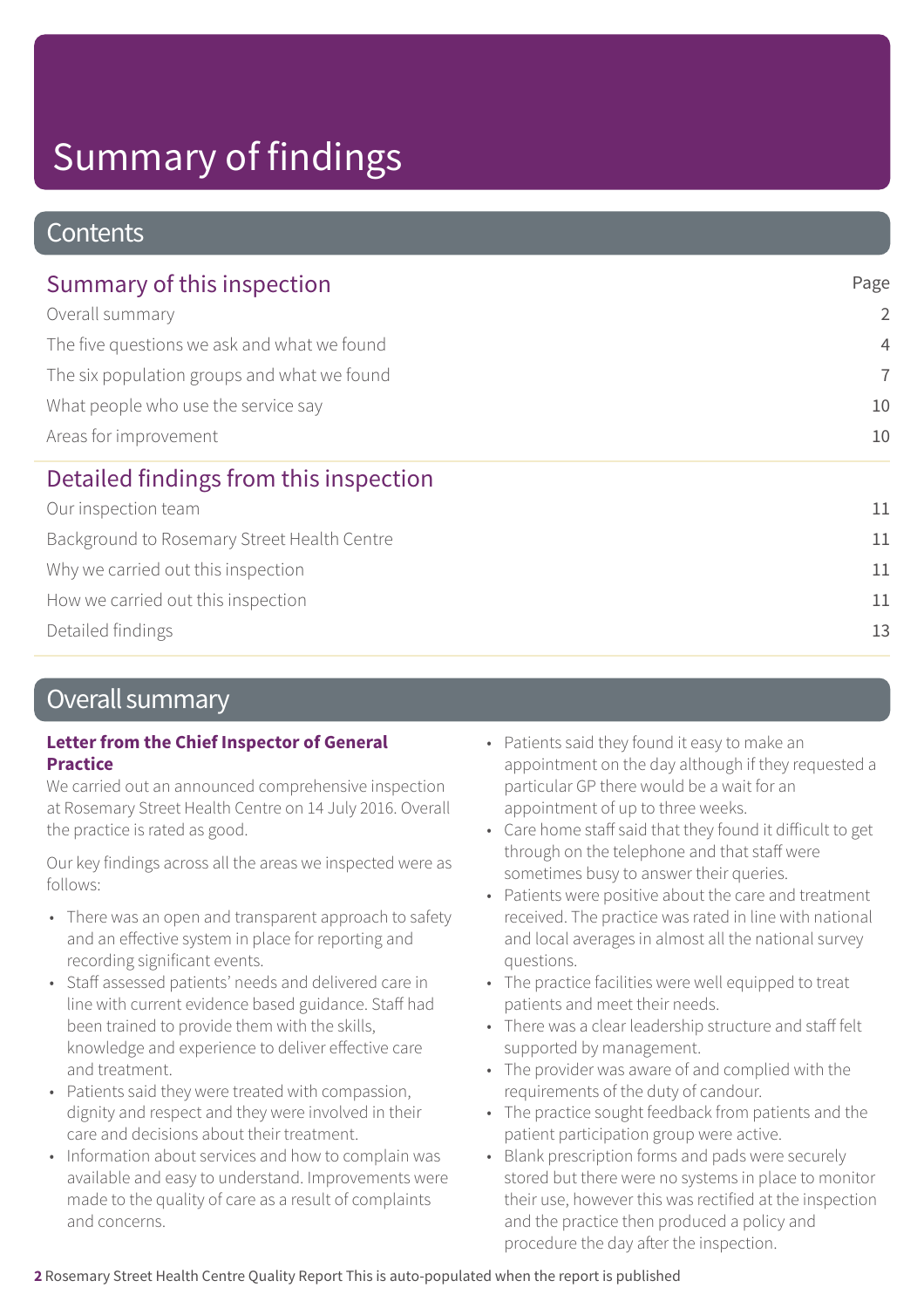- References, qualifications and registration with the appropriate professional body had been completed however the appropriate checks through the Disclosure and Barring Service had not been completed for all administration staff. On the day of the inspection there were no risk assessments in place, however these were produced the following day.
- Risks to patients were assessed however risk assessments were overdue for review at the time of the inspection.

The areas where the provider should make improvements are:

- Make sure that the recruitment process includes risk assessments in relation to DBS checks.
- Ensure that risk assessments at the practice are reviewed regularly.

**Professor Steve Field (CBE FRCP FFPH FRCGP)** Chief Inspector of General Practice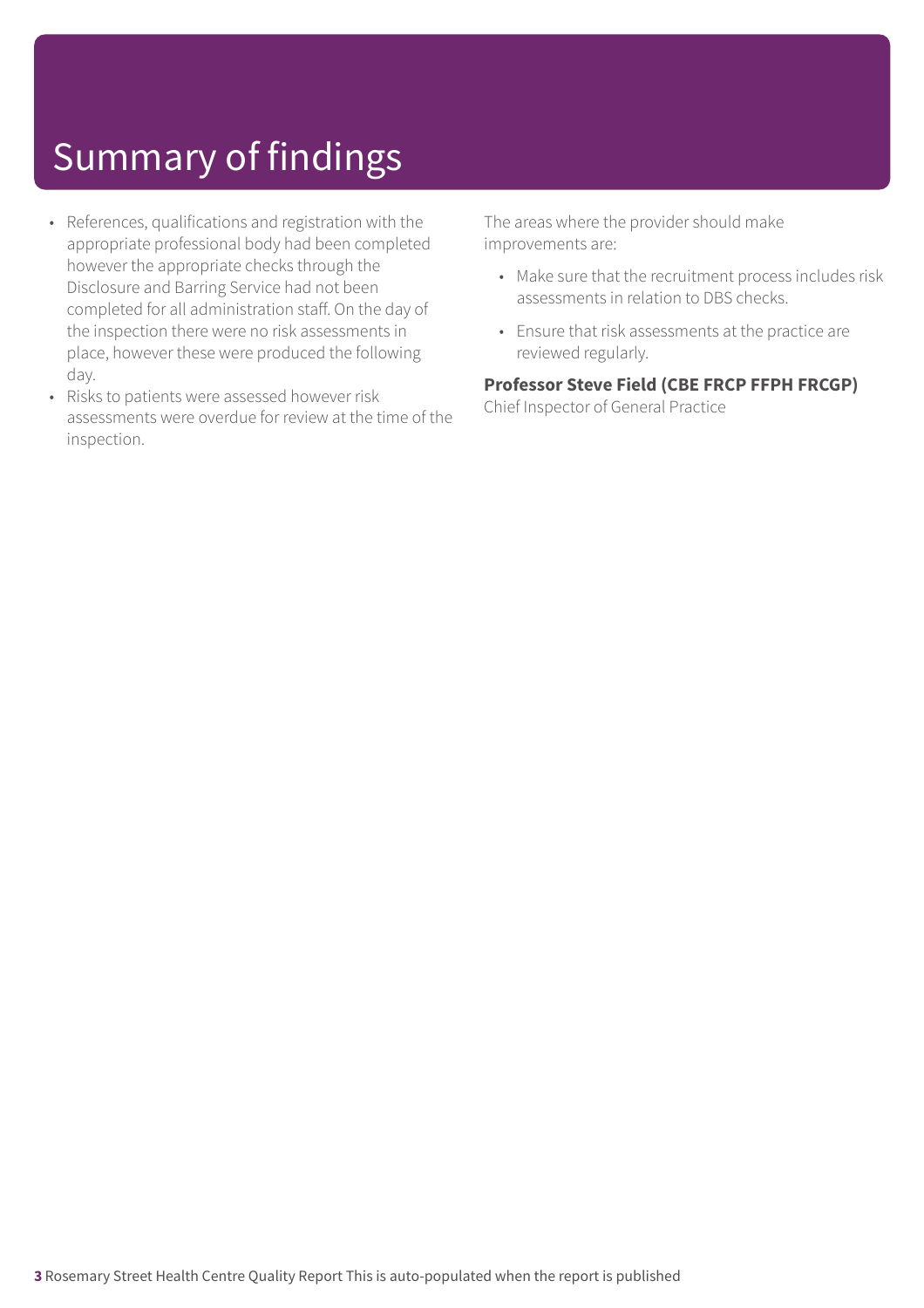### The five questions we ask and what we found

We always ask the following five questions of services.

#### **Are services safe?**

The practice is rated as good for providing safe services.

- There was an effective system in place for reporting and recording significant events
- Lessons were shared to make sure action was taken to improve safety in the practice.
- When things went wrong patients received reasonable support, truthful information, and a written apology. They were told about any actions to improve processes to prevent the same thing happening again.
- The practice had clearly defined and embedded systems, processes and practices in place to keep patients safe and safeguarded from abuse.
- Not all the appropriate recruitment checks had been undertaken, DBS checks had not taken place for administrative staff. Risk assessments were completed the day after the inspection for those staff that did not have one due to their role.

#### **Are services effective?**

The practice is rated as good for providing effective services.

- Data from the Quality and Outcomes Framework (QOF) showed patient outcomes were mainly at or above average compared to the national average.
- Staff assessed needs and delivered care in line with current evidence based guidance.
- Clinical audits demonstrated quality improvement.
- Staff had the skills, knowledge and experience to deliver effective care and treatment.
- There was evidence of appraisals and personal development plans for all staff.
- Staff worked with other health care professionals to understand and meet the range and complexity of patients' needs.

#### **Are services caring?**

The practice is rated as good for providing caring services.

- Data from the national GP patient survey showed patients rated the practice in line with others for several aspects of care.
- Patients said they were treated with compassion, dignity and respect and they were involved in decisions about their care and treatment.

**Good –––**

**Good –––**

**Good –––**

**4** Rosemary Street Health Centre Quality Report This is auto-populated when the report is published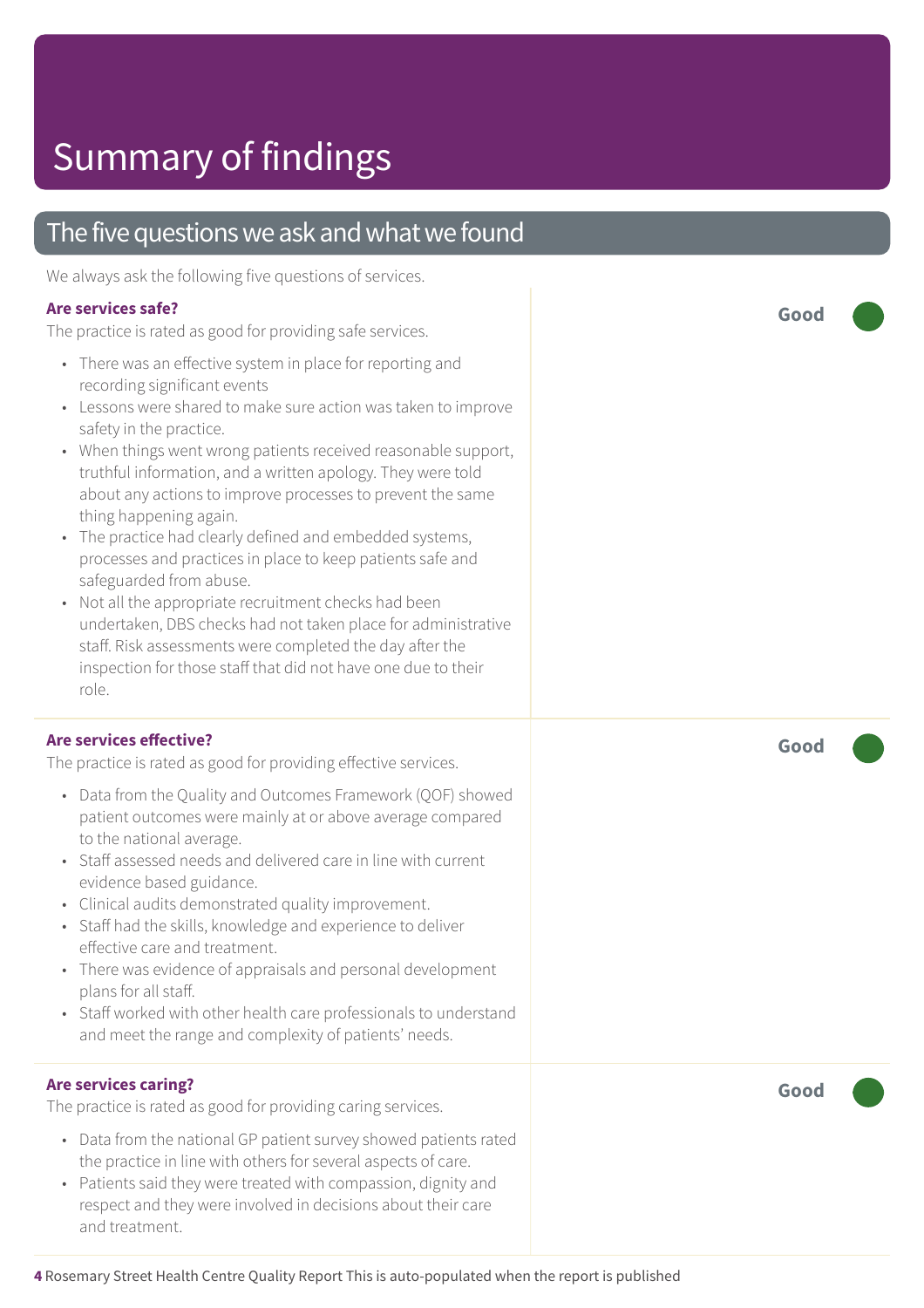- Information for patients about the services available was easy to understand and accessible.
- We saw staff treated patients with kindness and respect, and maintained patient and information confidentiality.

#### **Are services responsive to people's needs?**

The practice is rated as good for providing responsive services.

- Practice staff reviewed the needs of its local population and engaged with the NHS England Area Team and Clinical Commissioning Group to secure improvements to services where these were identified.
- Patients said they found it easy to make an appointment on the day if urgent however they did not always see the GP they preferred.
- Patients said that if they wanted an appointment with their GP of choice that there was a wait of sometimes up to three weeks. However they were offered appointments with another GP or a nurse practitioner.
- The practice had good facilities and was well equipped to treat patients and meet their needs.
- Information about how to complain was available and easy to understand and evidence showed the practice responded quickly to issues raised. Learning from complaints was shared with staff and other stakeholders.

#### **Are services well-led?**

The practice is rated as good for being well-led.

- The practice had a clear vision and strategy to deliver high quality care and promote good outcomes for patients. Staff were clear about the vision and their responsibilities in relation to it.
- There was a clear leadership structure and staff felt supported by management. The practice had a number of policies and procedures to govern activity and held regular meetings.
- The provider was aware of and complied with the requirements of the duty of candour. The partners encouraged a culture of openness and honesty. The practice had systems in place for notifiable safety incidents and ensured this information was shared with staff to ensure appropriate action was taken
- The practice proactively sought feedback from staff and patients, which it acted on. The patient participation group was active.
- There was a strong focus on continuous learning and improvement at all levels.

**Good –––**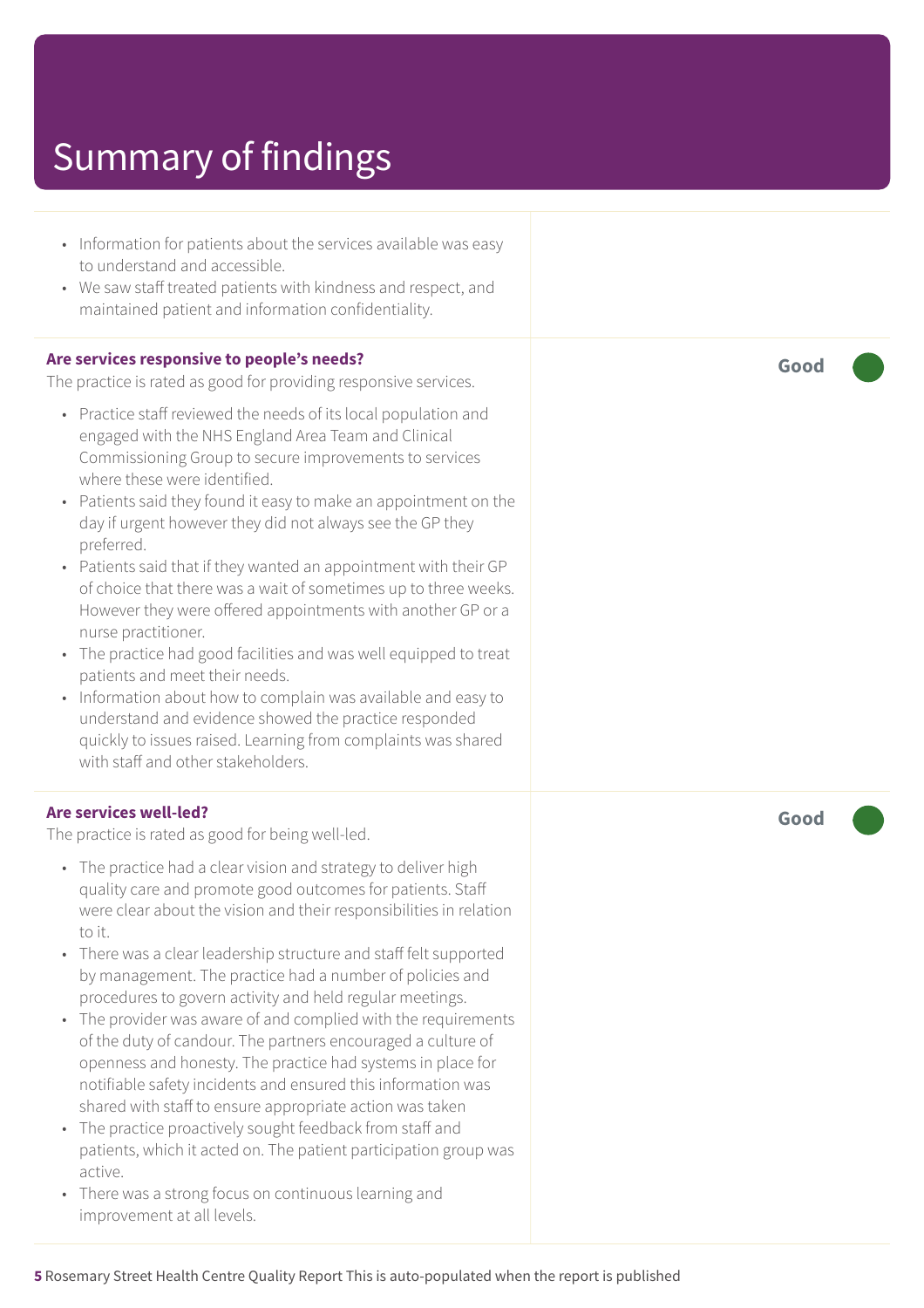• There was an overarching governance framework which supported the delivery of the strategy and good quality care, however the risk assessments that were completed by the practice had not been reviewed for 2016 although they were due in February 2016.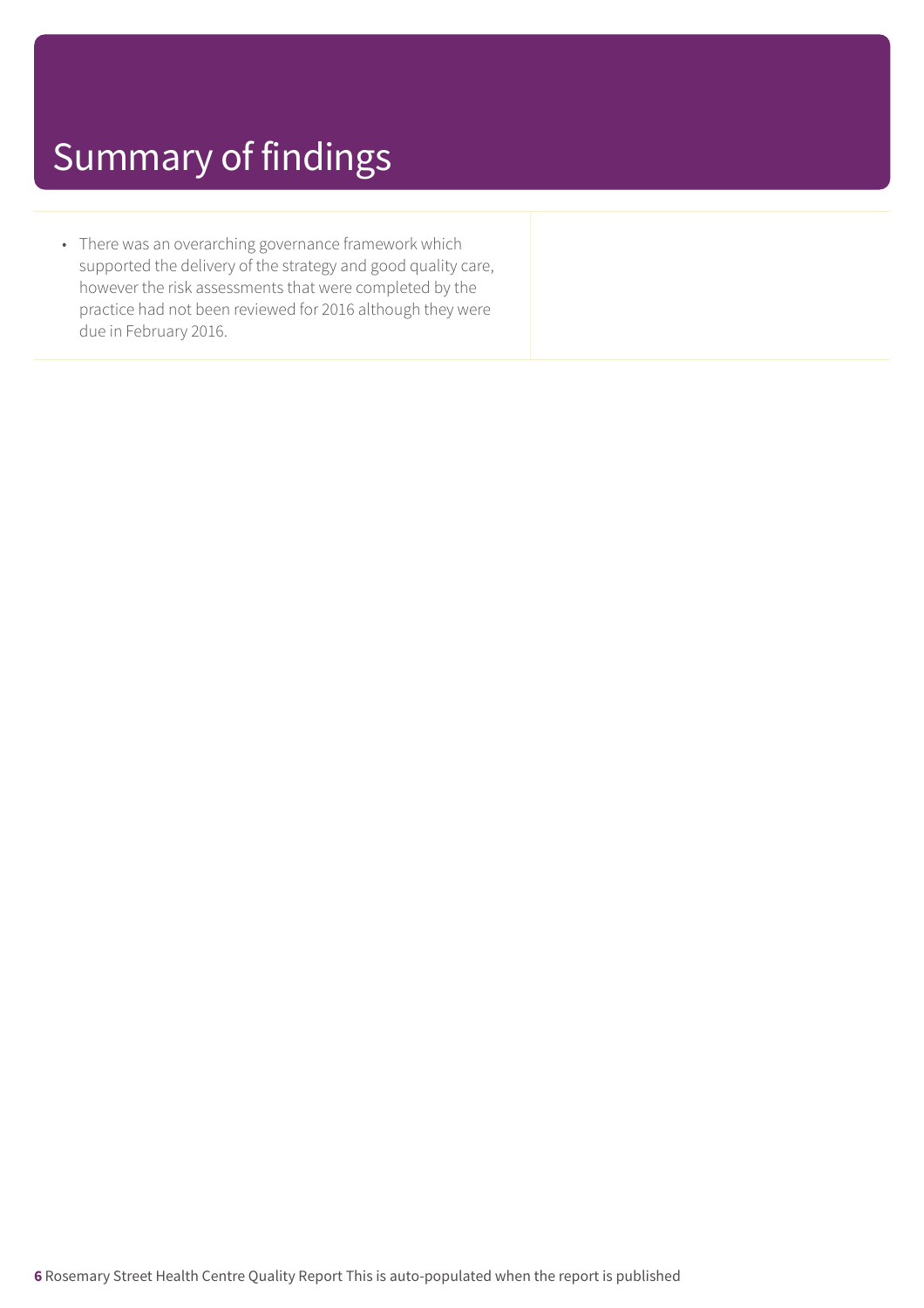### The six population groups and what we found

We always inspect the quality of care for these six population groups.

#### **Older people**

The practice is rated as good for the care of older people.

- The practice offered proactive, personalised care to meet the needs of the older people in its population.
- The practice was responsive to the needs of older people, and offered home visits and urgent appointments for those with enhanced needs.
- Influenza, pneumococcal and shingles vaccinations were offered (where necessary) in accordance with national guidance.
- Monthly multi-disciplinary care meetings were held to avoid hospital admission and ensure integrated care for older people with complex health care needs.

#### **People with long term conditions**

The practice is rated as good for the care of people with long-term conditions.

- Nursing staff had lead roles in chronic disease management and patients at risk of hospital admission were identified as a priority.
- Performance for diabetes related indicators was 95% which was better than the CCG average of 82% and the national average of 90%.
- Longer appointments and home visits were available when needed.
- All patients had a named GP and a structured annual review to check their health and medicines needs were being met. For those patients with the most complex needs, the named GP worked with relevant health and care professionals to deliver a multidisciplinary package of care.

#### **Families, children and young people**

The practice is rated as good for the care of families, children and young people.

• There were systems in place to identify and follow up children living in disadvantaged circumstances and who were at risk, for example, children and young people who had a high number of A&E attendances. Immunisation rates were relatively high for all standard childhood immunisations.

**Good –––**

**Good –––**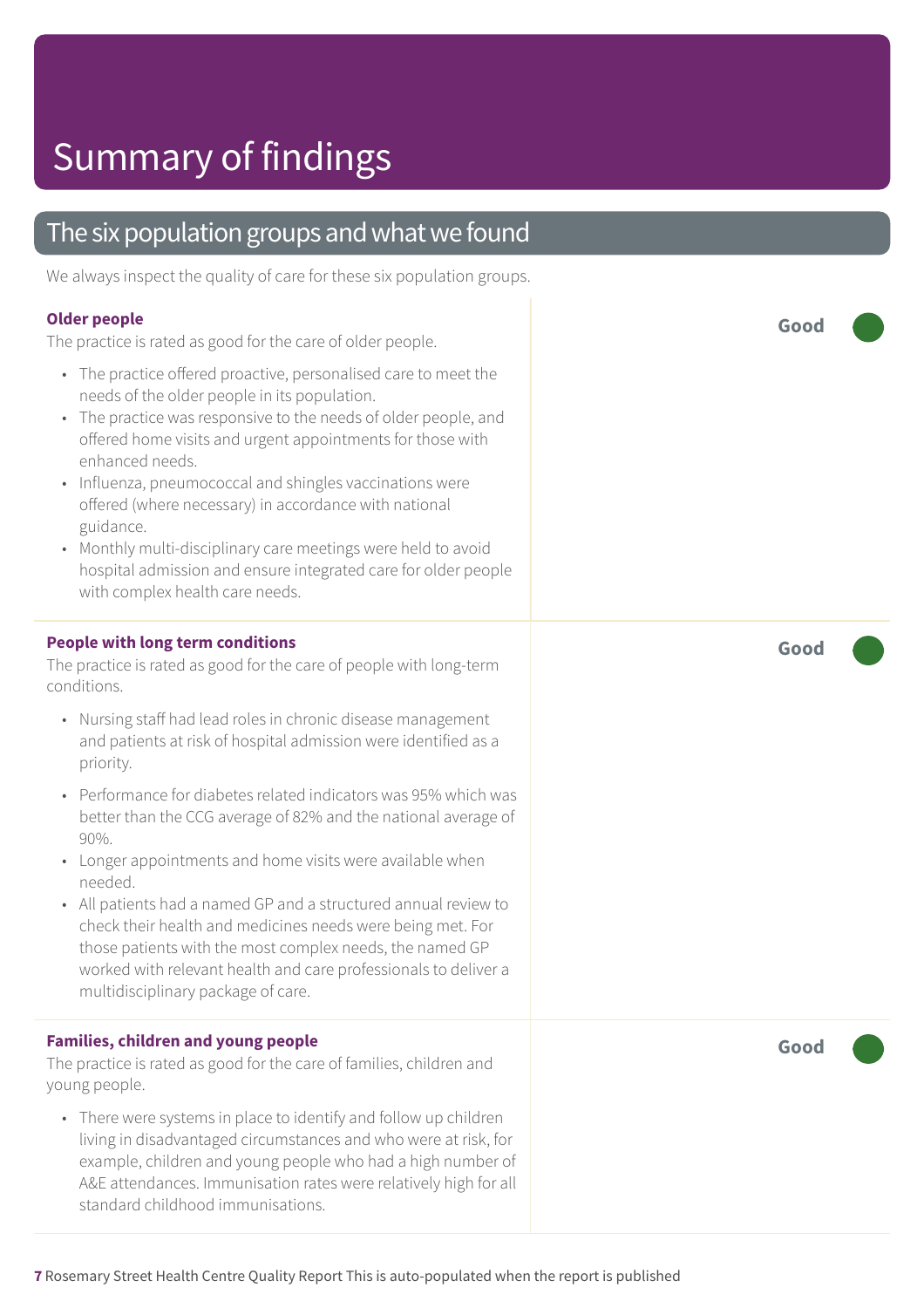- Patients told us that children and young people were treated in an age-appropriate way and were recognised as individuals, and we saw evidence to confirm this.
- The practice's uptake for the cervical screening programme was 81%, which was comparable to the CCG average of 85% and the national average of 82%.
- Appointments were available outside of school hours and the premises were suitable for children and babies.
- We saw examples of joint working with midwives and health visitors who were invited to the weekly clinical meetings.

#### **Working age people (including those recently retired and students)**

The practice is rated as good for the care of working-age people (including those recently retired and students).

- The needs of the working age population, those recently retired and students had been identified and the practice had adjusted the services it offered to ensure these were accessible, flexible and offered continuity of care.
- The practice was proactive in offering online services as well as a full range of health promotion and screening that reflects the needs for this age group.
- The practice had appointments to up to 7.30pm midweek and opened on alternate Saturday mornings from 9am til 2pm.

#### **People whose circumstances may make them vulnerable**

The practice is rated as good for the care of people whose circumstances may make them vulnerable.

- The practice held a register of patients living in vulnerable circumstances including those with a learning disability.
- The practice offered longer appointments for patients with a learning disability.
- The practice regularly worked with other health care professionals in the case management of vulnerable patients.
- The practice informed vulnerable patients about how to access various support groups and voluntary organisations.
- The practice worked with other agencies in looking at ways to support those patients that suffered from domestic abuse.
- Staff knew how to recognise signs of abuse in vulnerable adults and children. Staff were aware of their responsibilities regarding information sharing, documentation of safeguarding concerns and how to contact relevant agencies in normal working hours and out of hours.

**Good –––**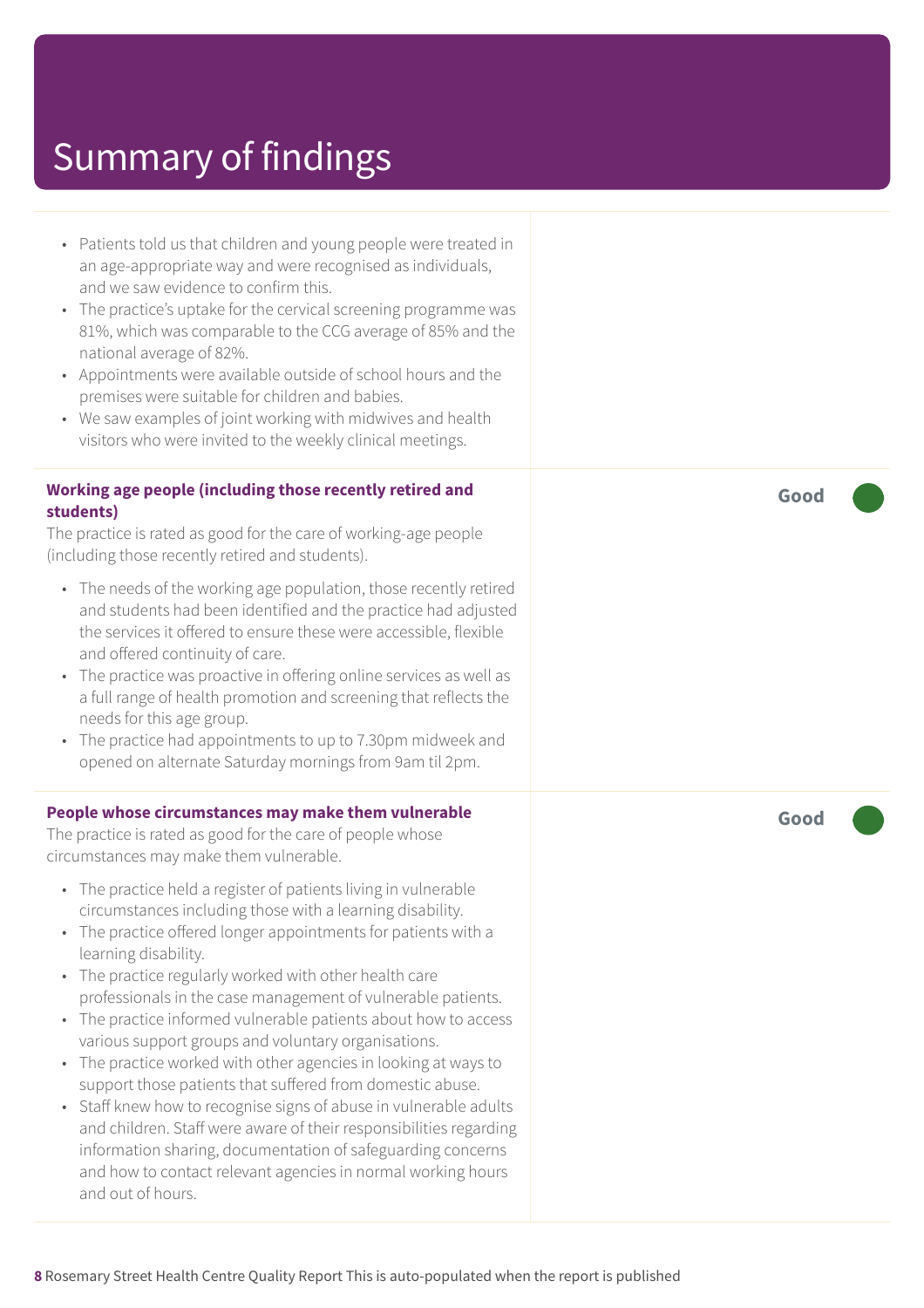#### **People experiencing poor mental health (including people with dementia)**

The practice is rated as good for the care of people experiencing poor mental health (including people with dementia).

- 84 % of patients diagnosed with dementia who had their care reviewed in a face to face meeting in the last 12 months, which is in line with the national average of 84%.
- 69% of patients with mental or physical health conditions had a comprehensive care plan documented in the record, in the preceding 12 months, compared to the national average of 88%. The practice had identified all mental health patients registered so that they could organise reviews and correct any coding errors if applicable.
- The practice regularly worked with multi-disciplinary teams in the case management of patients experiencing poor mental health, including those with dementia.
- Patients experiencing poor mental health could access a range of information on support groups and voluntary organisations.
- Staff had a good understanding of how to support patients with mental health needs and dementia.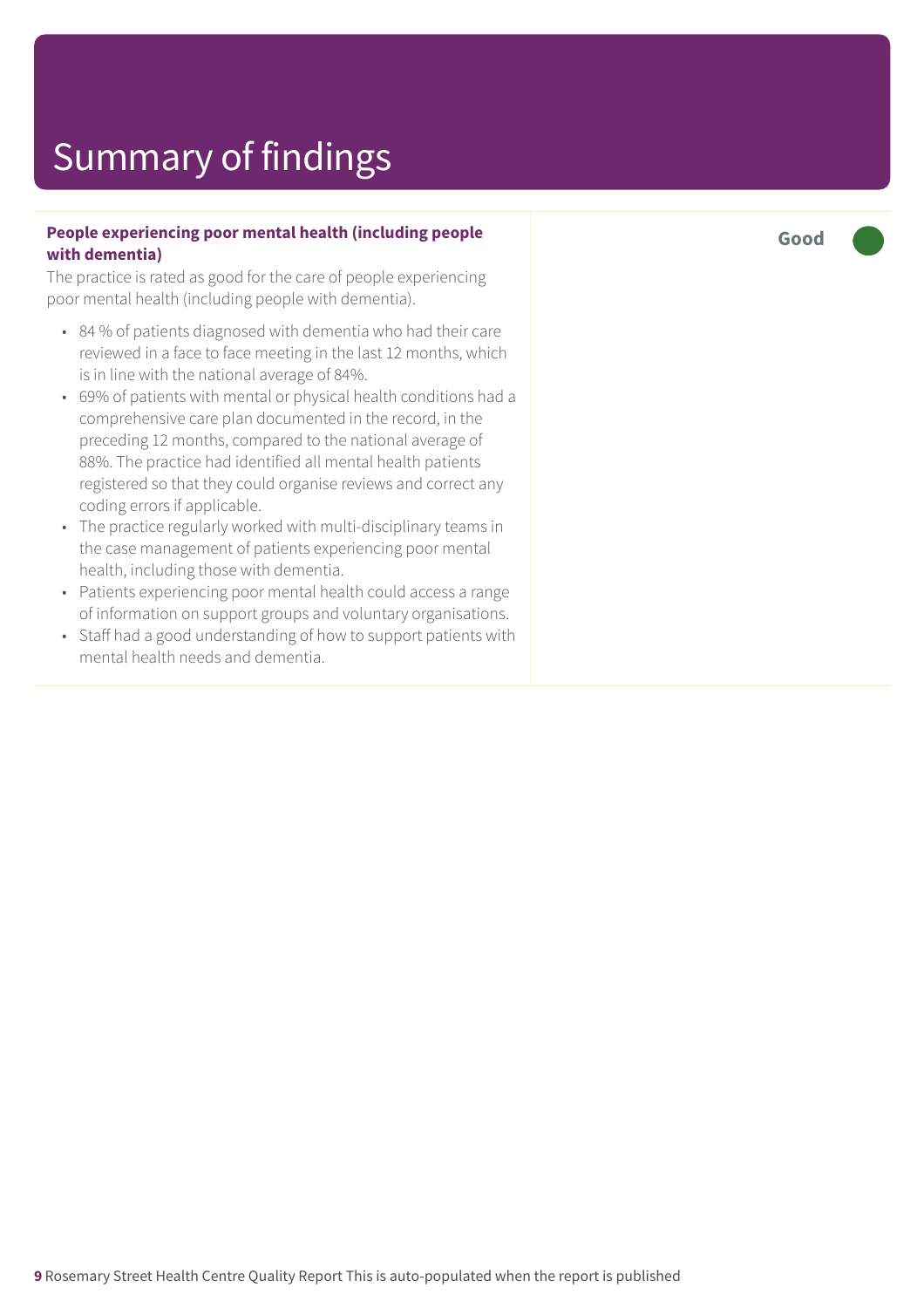### What people who use the service say

The national GP patient survey results were published January 2016. The results showed the practice was performing above local and national averages. 277 survey forms were distributed and 101 were returned. This represented 0.7% of the practice's patient list.

- 74% of patients found it easy to get through to this practice by phone compared to the national average of 73%.
- 88% of patients were able to get an appointment to see or speak to someone the last time they tried compared to the national average of 76%.
- 85% of patients described the overall experience of this GP practice as good compared to the national average of 85%.
- 81% of patients said they would recommend this GP practice to someone who has just moved to the local area compared to the national average of 79%.

As part of our inspection we also asked for CQC comment cards to be completed by patients prior to our inspection. We received 14 comment cards which were all positive about the standard of care received. There was one negative comment that said the GP seemed disinterested, however the other comments said how they were listened to.

We spoke with seven patients during the inspection. All seven patients said they were satisfied with the care they received and thought staff were helpful, polite and caring. Although two patients said that they felt they should have been referred sooner than they had been they were still happy with the care provided as a whole.

We spoke with staff at care homes in the area that have residents that are patients at the practice. Staff said that the care was in line with other practices in the area although they found it difficult to get through on the telephone and although they had been given an emergency phone number to use they did not like to use this as it said it was an emergency number.

### Areas for improvement

#### **Action the service SHOULD take to improve**

- Make sure that the recruitment process includes risk assessments in relation to DBS checks.
- Ensure that risk assessments at the practice are reviewed regularly.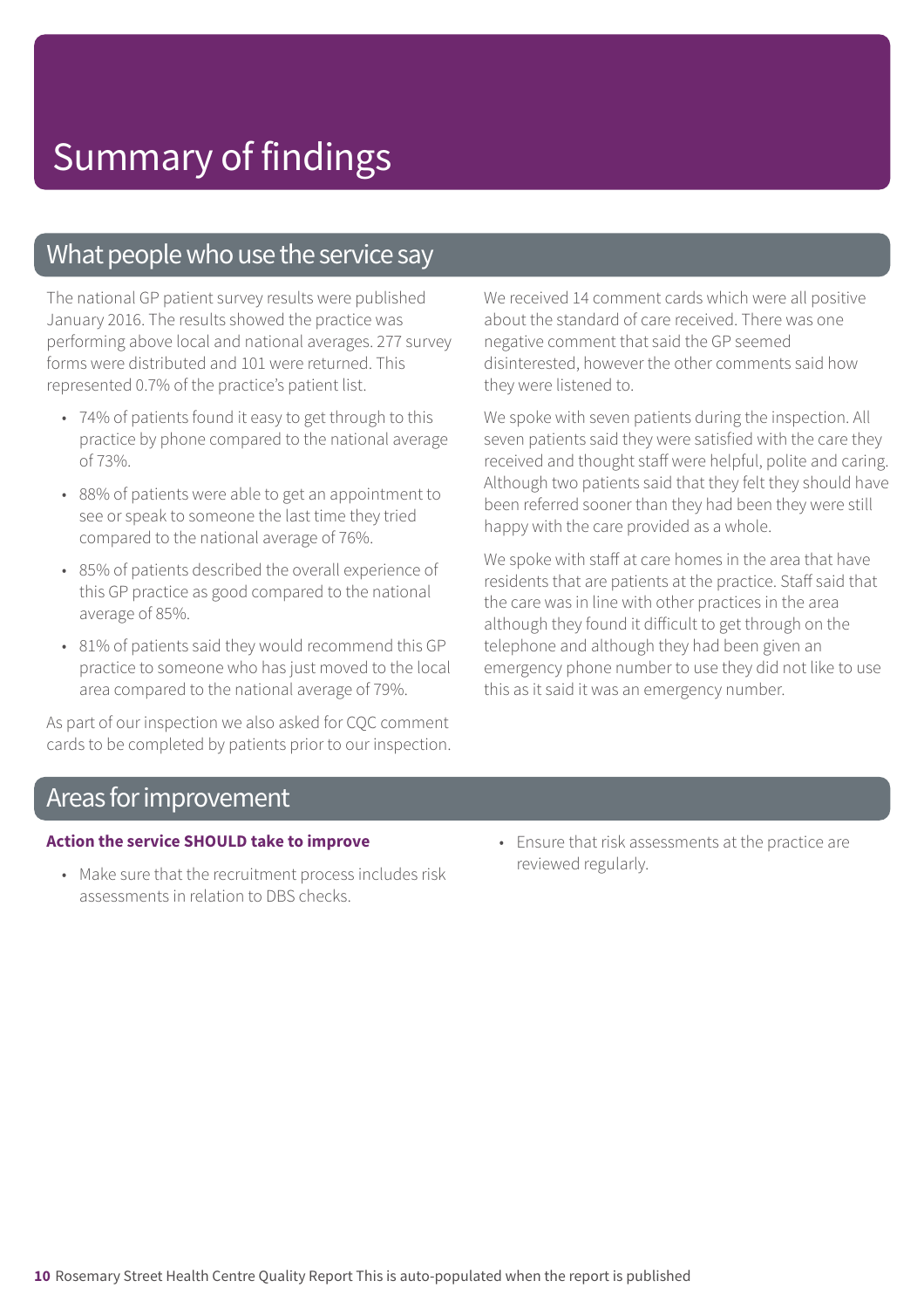

# Rosemary Street Health Centre

### **Detailed findings**

### Our inspection team

### **Our inspection team was led by:**

Our inspection team was led by a CQC Lead Inspector**.** The team included a second CQC inspector, a GP specialist adviser and a practice nurse specialist adviser.

### **Background to Rosemary Street Health Centre**

Rosemary Street Health Centre is situated on one of the main roads on the outskirts of Mansfield Town Centre close to many comprehensive and Junior schools and a large supermarket. The practice has a branch site at Oak Tree Lane Surgery which is situated to the southeast of Mansfield town centre. Full Services are provided at both sites and all patients, staff and partners attend both sites.

Rosemary Street Health Centre is one of the practices within Mansfield and Ashfield Clinical Commissioning Group and provides general medical services to approximately 14200 registered patients.

The practice is equipped for patients that are disabled or have limited mobility and has good public transport links.

All services are provided from:

Rosemary Street Health Centre, Rosemary Street, Mansfield, Nottinghamshire, NG19 6AB and

Oak Tree Lane Surgery, Jubilee Way South, Mansfield, NG18 3SF.

The branch was not visited on the day of the inspection.

- The practice comprises of three GP Partners (male) and two salaried GPs.
- The nursing team consists of two advanced nurse practitioners (ANP's), three nurse practitioners (NP's), two practice nurses and four health care assistants (HCA's).
- This practice provides training for doctors who wish to become GPs and at the time of the inspection had two doctors undertaking training at the practice. (Teaching practices take medical students and training practices have GP trainees and F2 doctors).
- A practice manager and a team of 18 reception and administrative staff undertake the day to day management and running of the practice.
- The practice is in the third most deprived decile meaning that it has a higher proportion of people living there who are classed as deprived than most areas
- The practice has core opening hours from 8am every weekday and closes at 7.15pm other than Tuesday 7.30pm and Friday 7pm. The practice also offer extended hours alternate Saturdays 9am til 2pm for bookable appointments.
- There are appointments that can be booked on the day or in advance with GPs or a member of the nursing team.
- The practice opted out of providing the out-of-hours service. This service is provided by the out-of-hours service accessed via the NHS 111 service. Advice on how to access the out-of-hours service is clearly displayed on the practice website, on the practice door and over the telephone when the surgery is closed.

**11** Rosemary Street Health Centre Quality Report This is auto-populated when the report is published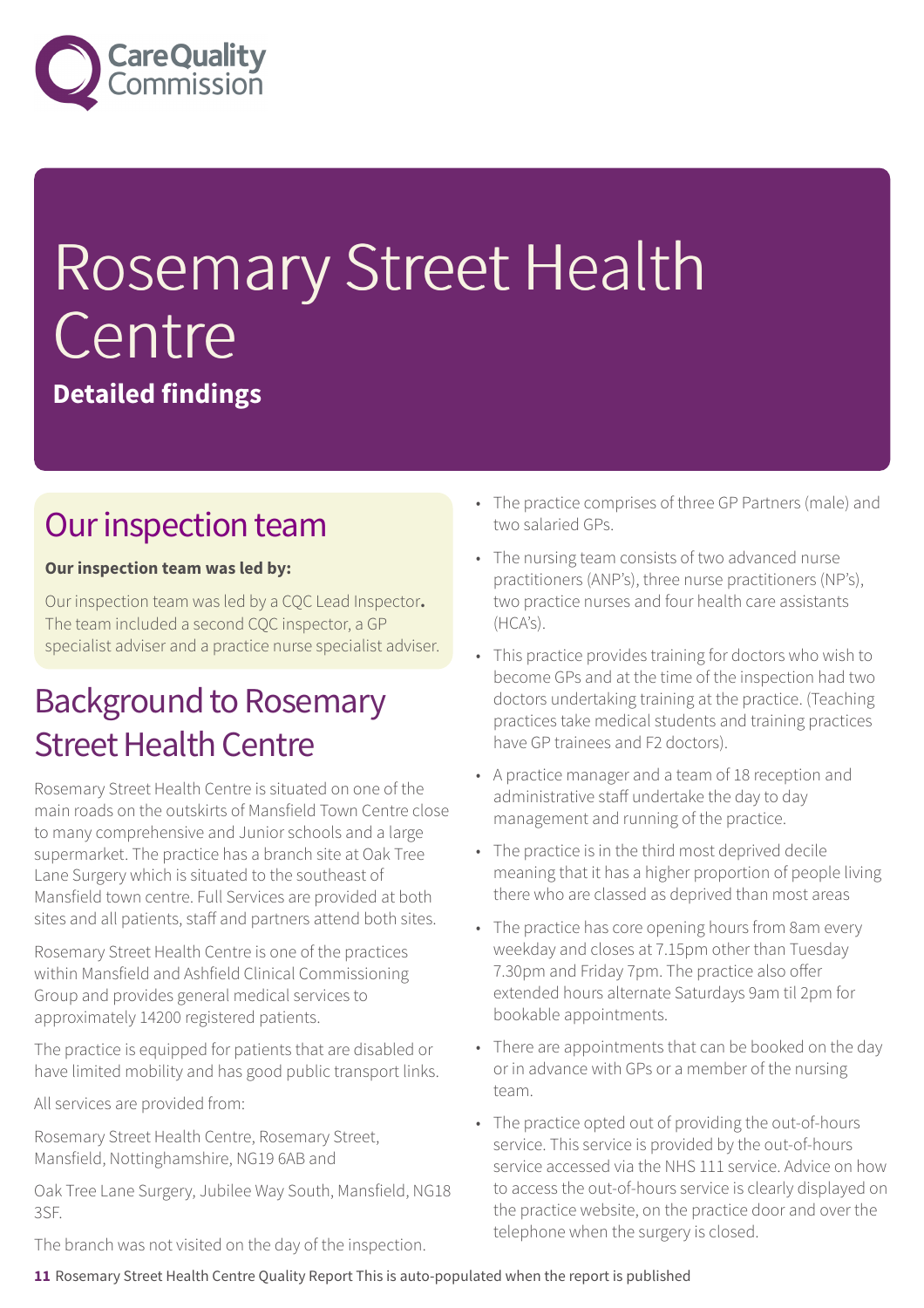# Detailed findings

### Why we carried out this inspection

We carried out a comprehensive inspection of this service under Section 60 of the Health and Social Care Act 2008 as part of our regulatory functions. The inspection was planned to check whether the provider is meeting the legal requirements and regulations associated with the Health and Social Care Act 2008, to look at the overall quality of the service, and to provide a rating for the service under the Care Act 2014.

### How we carried out this inspection

Before visiting, we reviewed a range of information we hold about the practice and asked other organisations to share what they knew. We carried out an announced visit on 14 July 2016. During our visit we:

- Spoke with a range of staff (GP's, practice management, administration staff, nursing staff and HCA's).
- Observed how patients were being cared for.
- Reviewed an anonymised sample of the personal care or treatment records of patients.
- Reviewed comment cards where patients and members of the public shared their views and experiences of the service.'
- Spoke with staff from care homes that the practice worked with.

• Spoke with a member of the Patient Participation Group (PPG).

To get to the heart of patients' experiences of care and treatment, we always ask the following five questions:

- Is it safe?
- Is it effective?
- Is it caring?
- Is it responsive to people's needs?
- Is it well-led?

We also looked at how well services were provided for specific groups of people and what good care looked like for them. The population groups are:

- Older people
- People with long-term conditions
- Families, children and young people
- Working age people (including those recently retired and students)
- People whose circumstances may make them vulnerable
- People experiencing poor mental health (including people with dementia).

Please note that when referring to information throughout this report, for example any reference to the Quality and Outcomes Framework data, this relates to the most recent information available to the CQC at that time.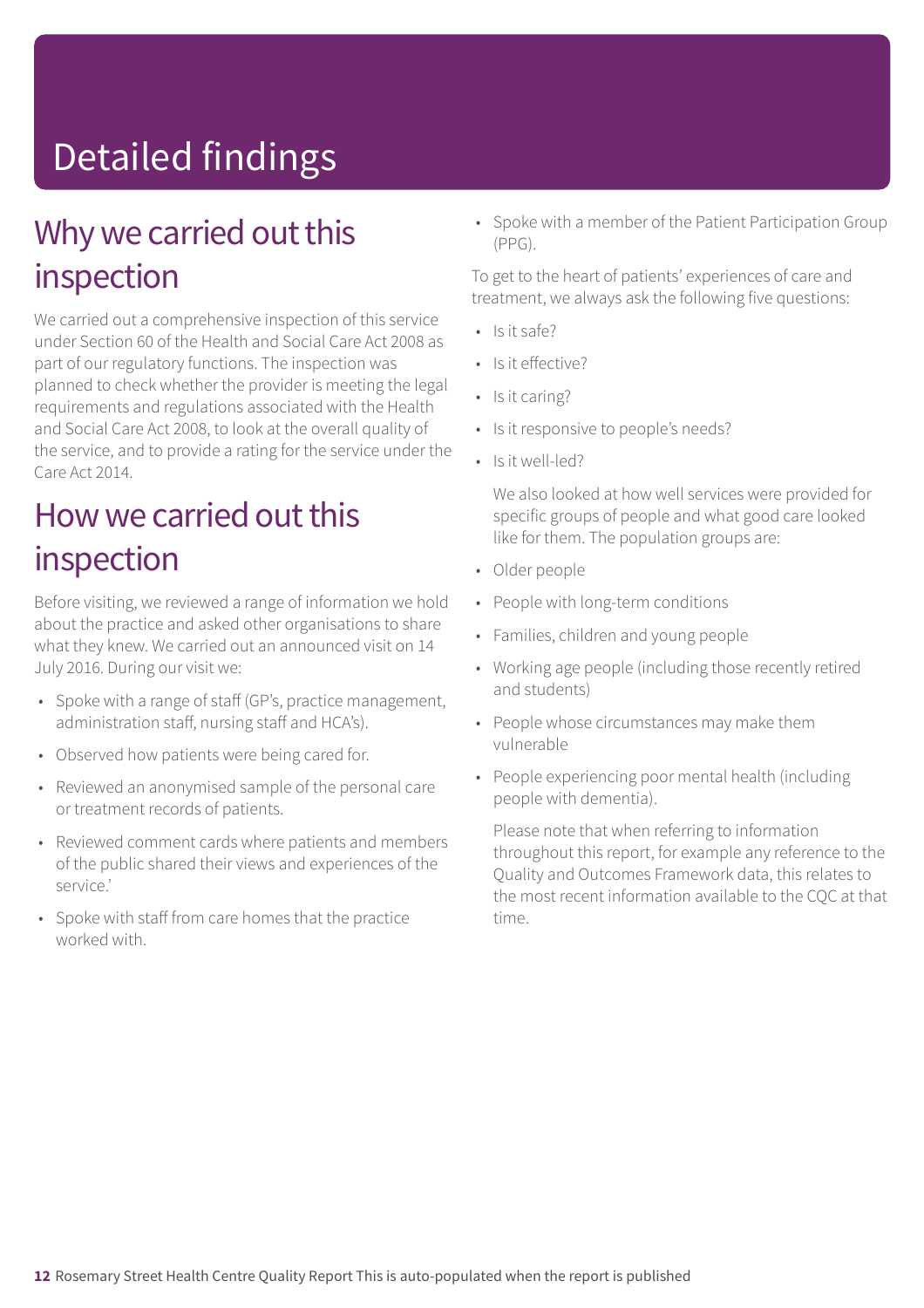# Are services safe?

### **Our findings**

#### **Safe track record and learning**

There was an effective system in place for reporting and recording significant events.

- Staff told us they would complete the incident form and inform the practice manager.
- We saw evidence that when things went wrong with care and treatment, patients were informed of the incident, received reasonable support, truthful information, a written apology and were told about any actions to improve processes to prevent the same thing happening again.
- Significant events were reported to the CCG.
- The practice were aware of the duty of candour. (The duty of candour is a set of specific legal requirements that providers of services must follow when things go wrong with care and treatment).
- The practice carried out a thorough analysis of the significant events and had an annual meeting to discuss, review and monitor these.

We reviewed safety records, incident reports, patient safety alerts and minutes of meetings where these were discussed. We saw evidence that lessons were shared and action was taken to improve safety in the practice. For example, training courses booked and changes to processes for staff to follow.

#### **Overview of safety systems and processes**

The practice had some clearly defined and embedded systems, processes and practices in place to keep patients safe and safeguarded from abuse, which included:

• Arrangements were in place to safeguard children and vulnerable adults from abuse. These arrangements reflected relevant legislation and local requirements. Policies were accessible to all staff. The policies clearly outlined who to contact for further guidance if staff had concerns about a patient's welfare. There was a lead GP for safeguarding and the staff were aware of who this was. The GPs attended safeguarding meetings when possible and always provided reports where necessary for other agencies. Staff demonstrated they understood their responsibilities and all had received training on

safeguarding children and vulnerable adults relevant to their role. Staff had received relevant training on safeguarding children and vulnerable adults as well as domestic violence training with GP's trained to level three children safeguarding.

- Notices in the treatment rooms advised patients that chaperones were available if required. However reception staff who had been trained to as chaperones had not received a Disclosure and Barring Service (DBS) check. (DBS
- The practice maintained appropriate standards of cleanliness and hygiene. We observed the premises to be clean and tidy. The cleaning was completed by cleaners employed by the practice and we saw completed check sheets completed. The infection control audit had been completed by the CCG. There was an infection control protocol in place and staff had received up to date training.
- The arrangements for managing medicines, including emergency medicines and vaccines, in the practice kept patients safe (including obtaining, prescribing, recording, handling, storing, security and disposal). Processes were in place for handling repeat prescriptions which included the review of high risk medicines. Blank prescription forms and pads were securely stored but there were no systems in place to monitor their use. We spoke to the practice and the staff had implemented procedures to track and monitor prescriptions by the end of the inspection.The practice carried out regular medicines audits, with the support of the local CCG pharmacy teams, to ensure prescribing was in line with best practice guidelines for safe prescribing.
- Patient Group Directions had been adopted by the practice to allow nurses to administer medicines in line with legislation. Health Care Assistants were trained to administer vaccines and medicines against a patient specific prescription or direction from a prescriber.
- We reviewed five personnel files and found that appropriate recruitment checks had not been undertaken prior to employment. References, qualifications and registration with the appropriate professional body had been completed. However the appropriate checks through the Disclosure and Barring Service had only been completed for the clinical staff.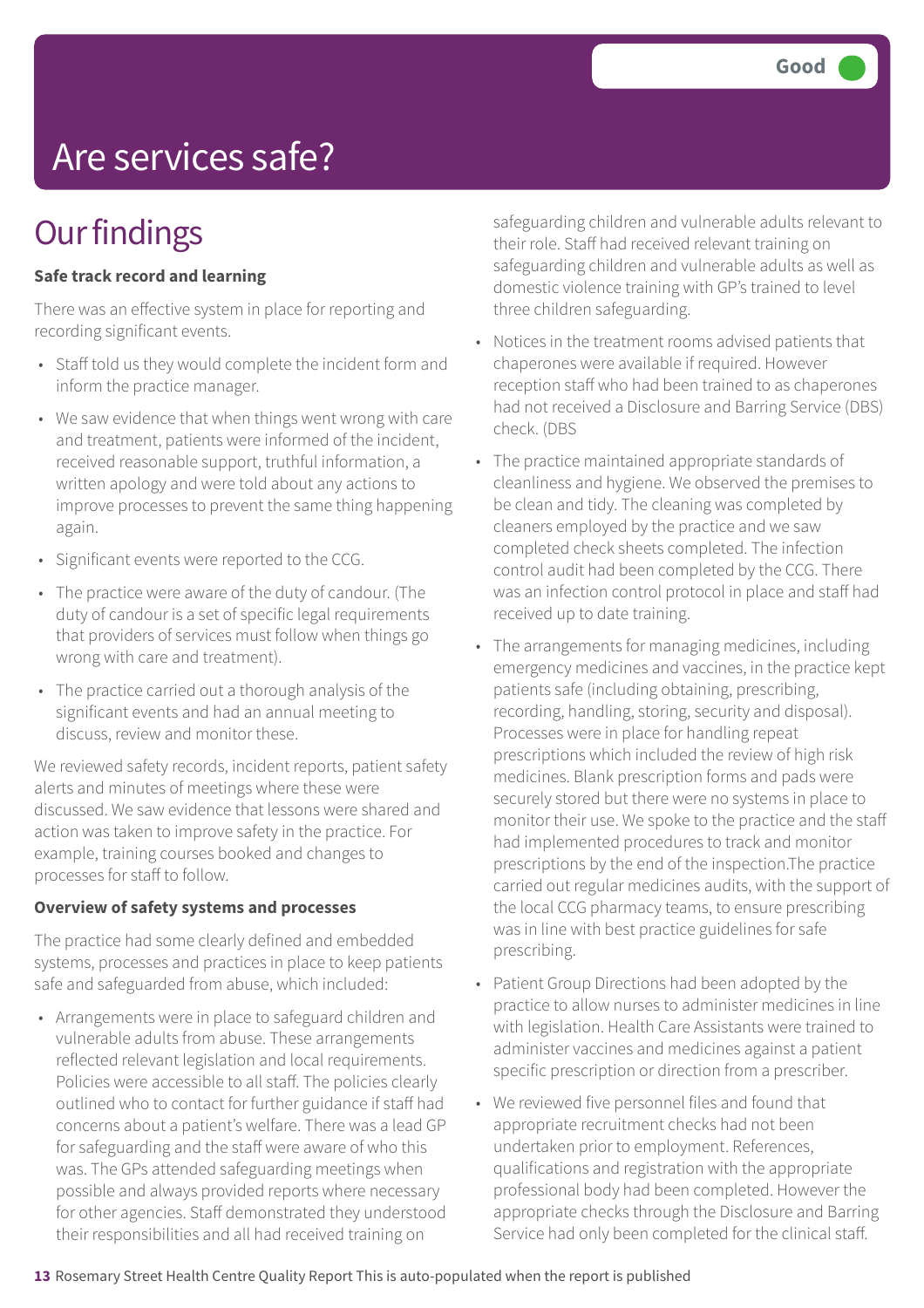### Are services safe?

Reception and administrative staff had not had a DBS check completed. There were no risk assessments in place in relation to this.These were completed and forwarded the day after the inspection.

#### **Monitoring risks to patients**

Risks to patients were assessed.

- There were procedures in place for monitoring and managing risks to patient and staff safety. There was a health and safety policy available with a poster in the reception office which identified local health and safety representatives. The practice had various risk assessments, including fire and health and safety however these were due for review in February 2016. We spoke with the practice manager who said this would be rectified the week after the inspection and also added these to a planner in their office to ensure this was actioned each year. All electrical equipment was checked to ensure the equipment was safe to use and clinical equipment was checked to ensure it was working properly. However we saw a nebuliser that had not been part of the checks, this was booked on the day to be completed the following day. The practice had a variety of other risk assessments in place to monitor safety of the premises such as control of substances hazardous to health and infection control and legionella (Legionella is a term for a particular bacterium which can contaminate water systems in buildings).
- Arrangements were in place for planning and monitoring the number of staff and mix of staff needed to meet patients' needs. There was a rota system in place for all the different staffing groups to ensure enough staff were on duty.

#### **Arrangements to deal with emergencies and major incidents**

The practice had arrangements in place to respond to emergencies and major incidents.

- There was an instant messaging system on the computers in all the consultation and treatment rooms which alerted staff to any emergency.
- All staff received annual basic life support training and there were emergency medicines available on the resuscitation trolley.
- The emergency equipment had large labels on the wall behind were they were stored, this meant that should one item be removed it was clear to everyone that it was missing.
- The practice had a defibrillator available on the premises and oxygen with adult and children's masks.
- Emergency medicines were easily accessible to staff in a secure area of the practice and all staff knew of their location. All the medicines we checked were in date and stored securely.
- The practice had a comprehensive business continuity plan in place for major incidents such as power failure or building damage this contained staff and other agencies contact details. The practice had in May 2016 tested their arrangements by using two scenarios and had documented what had gone well and what had not. This identified that whilst the practice had dealt with the situations and acted accordingly; the business continuity plan had not been accessed or mentioned throughout the scenario.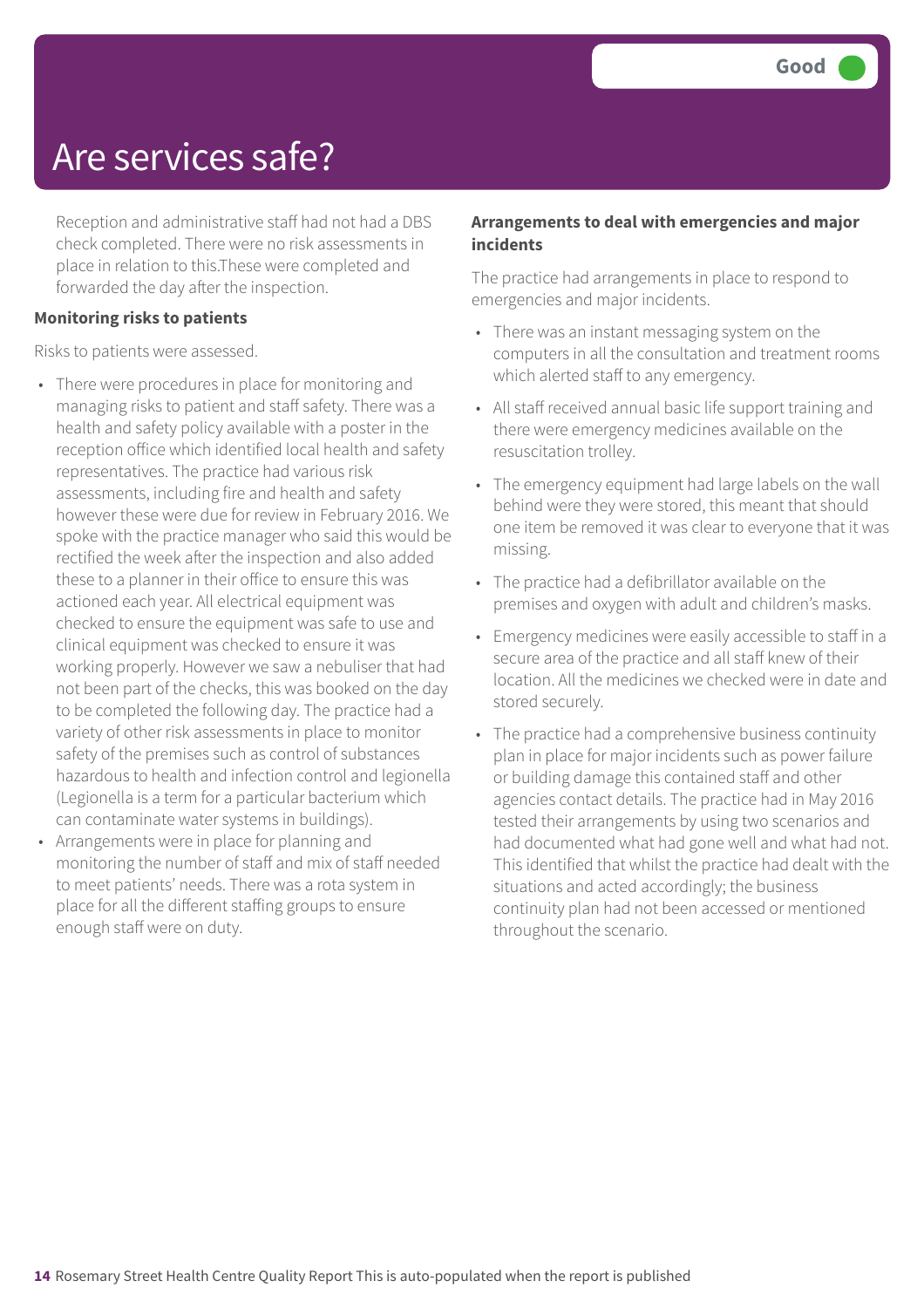### Are services effective?

(for example, treatment is effective)

### **Our findings**

#### **Effective needs assessment**

The practice assessed needs and delivered care in line with relevant and current evidence based guidance and standards, including National Institute for Health and Care Excellence (NICE) best practice guidelines.

- The practice had systems in place to keep all clinical staff up to date. Staff had access to guidelines from NICE and used this information to deliver care and treatment that met patients' needs.
- The practice monitored that these guidelines were followed through risk assessments, audits and random sample checks of patient records.

#### **Management, monitoring and improving outcomes for people**

The practice used the information collected for the Quality and Outcomes Framework (QOF) and performance against national screening programmes to monitor outcomes for patients. (QOF is a system intended to improve the quality of general practice and reward good practice). The most recent published results were 97% of the total number of points available. Exception reporting for the practice was in line with national and CCG average however there were areas that it was higher, for example mental health. The GP could not explain the reason for this however on the day of the inspection the practice identified all mental health patients registered so that they could organise reviews and correct any coding errors if applicable. (Exception reporting is the removal of patients from QOF calculations where, for example, the patients are unable to attend a review meeting or certain medicines cannot be prescribed because of side effects).

This practice was not an outlier for any QOF (or other national) clinical targets. Data from 2014/15 showed:

- Performance for diabetes related indicators was 95% which was better than the CCG average of 82% and the national average of 90%.
- Performance for mental health related indicators was 74% which was worse than the CCG average of 91% and the national average of 93%.
- Performance for chronic kidney disease indicators was 100% which was better than the CCG average of 94% and the national average of 95%.
- The practice had a low level of anti biotic and hypnotic prescribing compared to national and CCG averages. For example the average daily quantity of hypnotics prescribed was 0.08% for the practice which was low compared with the CCG average 0.28% and national average of 0.26%.

There was evidence of quality improvement including clinical audit.

- During the inspection we looked at seven clinical audits completed in the last two years, two of which were completed audits where the improvements made were implemented and monitored.
- The practice participated in local audits, national benchmarking, accreditation, peer review and research.
- Audits were documented with criteria, standards and collection of data, actions taken and discussion of results.
- Audits had been completed following MHRA alerts such as the use of Fentanyl patches and patients had been given correct guidance and advice.

#### **Effective staffing**

Staff had the skills, knowledge and experience to deliver effective care and treatment.

- The practice had an induction programme for all newly appointed staff. This covered such topics as safeguarding, infection prevention and control, fire safety, health and safety and confidentiality.
- The practice had induction programmes specific to role, administrative, trainee GPs and Locum GP's.
- The practice could demonstrate how they ensured role-specific training and updating for relevant staff. For example, for those reviewing patients with long-term conditions.
- Staff administering vaccines and taking samples for the cervical screening programme had received specific training which had included an assessment of competence. Staff who administered vaccines could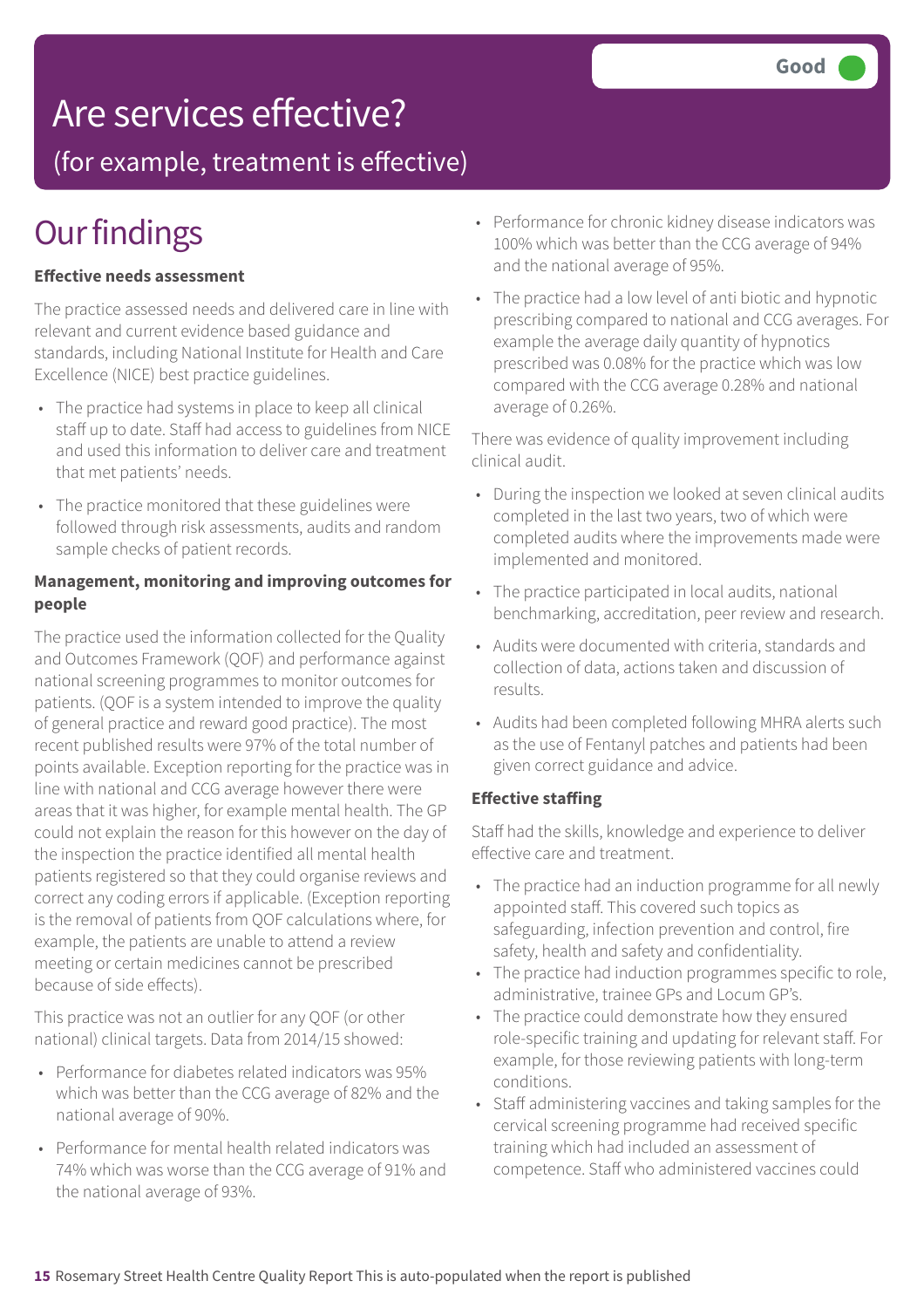### Are services effective?

### (for example, treatment is effective)

demonstrate how they stayed up to date with changes to the immunisation programmes, for example by access to on line resources and discussion at practice meetings.

- The learning needs of staff were identified through a system of appraisals, meetings and reviews of practice development needs. Staff had access to appropriate training to meet their learning needs and to cover the scope of their work. This included ongoing support, one-to-one meetings, mentoring, clinical supervision and facilitation and support for revalidating GPs. All staff had received an appraisal within the last 12 months.
- Staff received training that included: safeguarding, fire safety awareness, infection control, basic life support and information governance. Staff had access to and made use in-house training.

### **Coordinating patient care and information sharing**

The information needed to plan and deliver care and treatment was available to relevant staff in a timely and accessible way through the practice's patient record system.

- This included care and risk assessments, care plans, medical records and investigation and test results.
- The practice shared relevant information with other services in a timely way, for example when referring patients to other services.

Staff worked together and with other health and social care professionals to understand and meet the range and complexity of patients' needs and to assess and plan ongoing care and treatment. This included when patients moved between services, including when they were referred, or after they were discharged from hospital. Meetings took place with other health care professionals such as health visitors, district nurses and palliative nurses monthly when care plans were routinely reviewed and updated for patients with complex needs.

#### **Consent to care and treatment**

Staff sought patients' consent to care and treatment in line with legislation and guidance.

• < >taff understood the relevant consent and decision-making requirements of legislation and guidance, including the Mental Capacity Act 2005. When providing care and treatment for children and young people, staff carried out assessments of capacity to consent in line with relevant guidance.

- Where a patient's mental capacity to consent to care or treatment was unclear the GP or practice nurse assessed the patient's capacity and, recorded the outcome of the assessment.
- Written consent forms were available in other languages, such as Polish and Slovak.

### **Supporting patients to live healthier lives**

The practice identified patients who may be in need of extra support. For example:

- Patients receiving end of life care, carers, those at risk of developing a long-term condition and those requiring advice on their diet, smoking and alcohol cessation.
- The practice had recently identified a staff member who had undertaken training to be a carers champion. This would enable patients identified as a carer to have a staff member they could go to for advice, signposting and support.
- The practice had bi-annual information days at the practice. This was so that patients could come in on an informal basis and discuss extra support. The practice was supported by attendance from agencies such as Macmillan cancer care, Stroke association and smoking cessation.

The practice's uptake for the cervical screening programme was 81%, which was comparable to the CCG average of 85% and the national average of 82%. There was a policy to offer telephone reminders for patients who did not attend for their cervical screening test. The practice also encouraged its patients to attend national screening programmes for bowel and breast cancer screening. There were failsafe systems in place to ensure results were received for all samples sent for the cervical screening programme and the practice followed up women who were referred as a result of abnormal results.

Childhood immunisation rates for the vaccinations given were comparable to CCG/national averages. For example, childhood immunisation rates for the vaccinations given to under two year olds ranged from 92% to 98% and five year olds from 87% to 99%.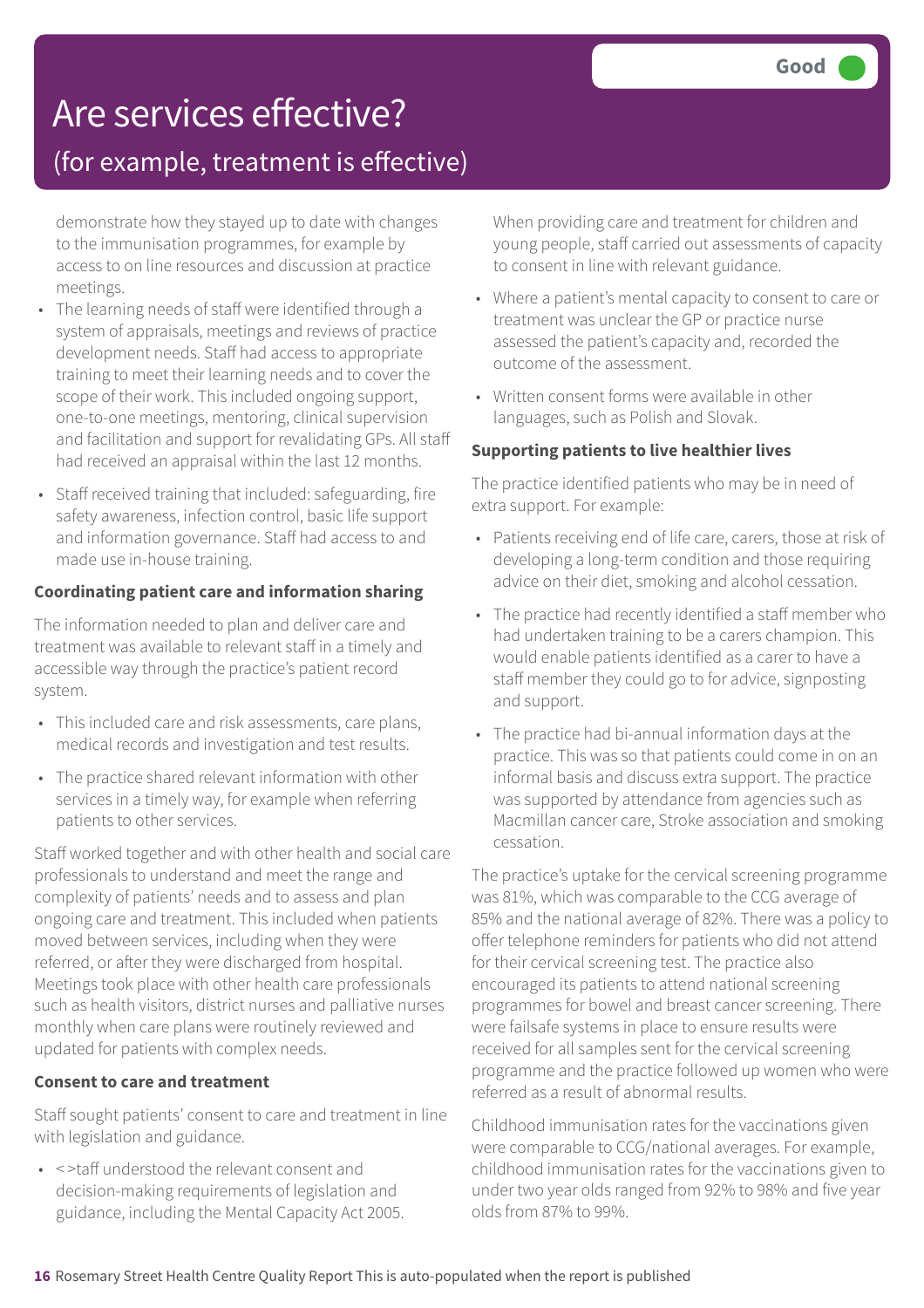# Are services effective?

(for example, treatment is effective)

Patients had access to appropriate health assessments and checks. These included health checks for new patients and

NHS health checks for patients aged 40–74. Appropriate follow-ups for the outcomes of health assessments and checks were made, where abnormalities or risk factors were identified.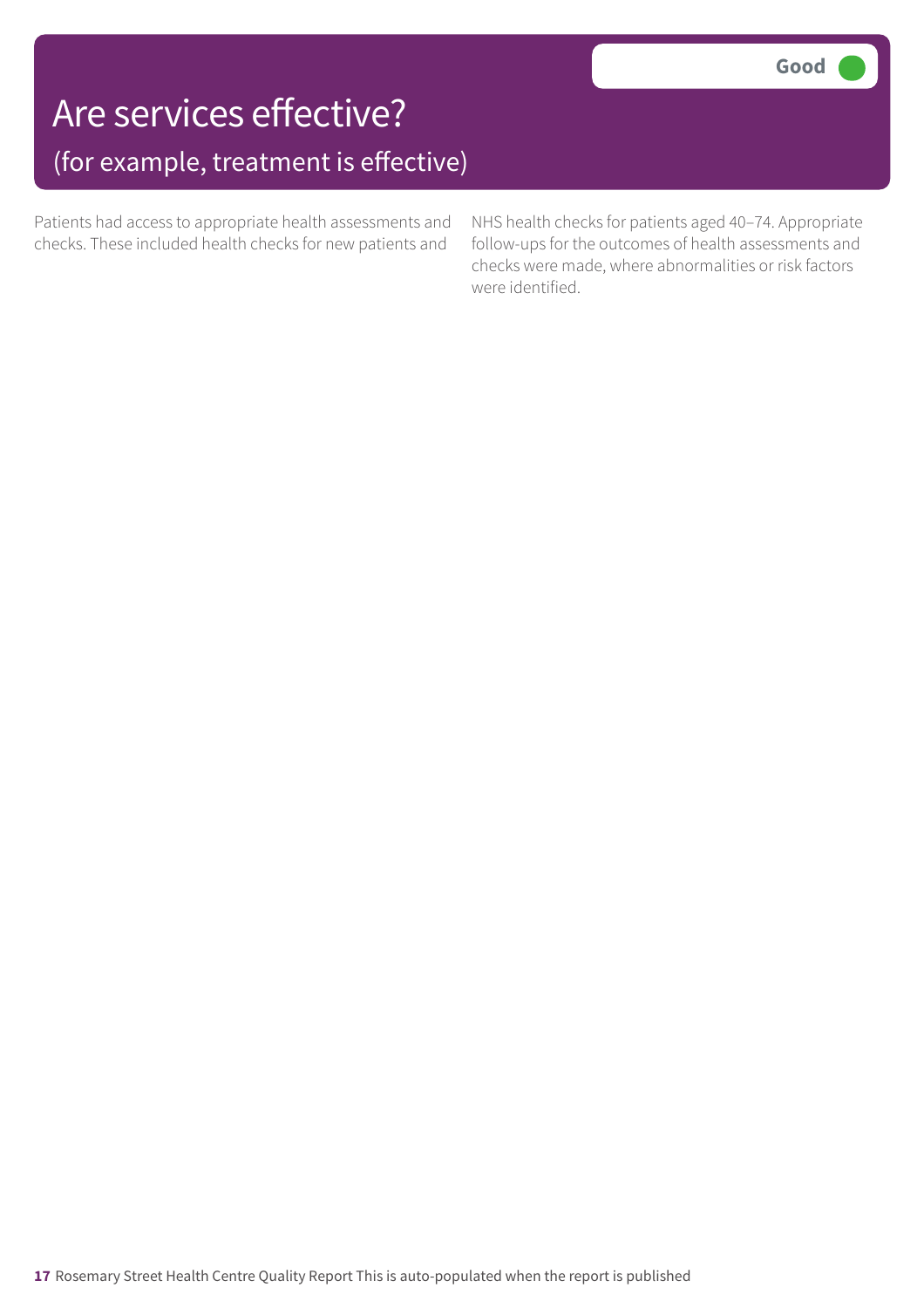# Are services caring?

### **Our findings**

#### **Kindness, dignity, respect and compassion**

We observed members of staff were courteous and very helpful to patients and treated them with dignity and respect.

- Curtains were provided in consulting rooms to maintain patients' privacy and dignity during examinations, investigations and treatments.
- We noted that consultation and treatment room doors were closed during consultations; conversations taking place in these rooms could not be overheard.
- Reception staff knew when patients wanted to discuss sensitive issues or appeared distressed they could offer them a private room to discuss their needs.

All of the 14 patient Care Quality Commission comment cards we received were positive about the service experienced. Patients said they felt the practice offered a good service and staff were helpful, caring and treated them with dignity and respect. Although one comment whilst been positive about the service mentioned that the GP had seemed disinterested. We spoke with seven patients on the day who were generally happy with the service however some mentioned that they did not always get an appointment with the GP they preferred.

We spoke with a member of the patient participation group (PPG). They also told us they were satisfied with the care provided by the practice and said their dignity and privacy was respected. Comment cards highlighted that staff responded compassionately when they needed help and provided support when required.

Results from the national GP patient survey showed patients felt they were treated with compassion, dignity and respect. The practice was in line with or above local and national averages for its satisfaction scores on consultations with GPs and nurses. For example:

- 87% of patients said the GP was good at listening to them compared to the clinical commissioning group (CCG) average of 87% and the national average of 89%.
- 85% of patients said the GP gave them enough time compared to the CCG average of 86% and the national average of 87%.
- 98% of patients said they had confidence and trust in the last GP they saw compared to the CCG average and the national average of 95%
- 86% of patients said the last GP they spoke to was good at treating them with care and concern compared to the national average of 85%.
- 94% of patients said the last nurse they spoke to was good at treating them with care and concern compared to the national average of 91%.
- 92% of patients said they found the receptionists at the practice helpful compared to the CCG average of 88% and the national average of 87%.

#### **Care planning and involvement in decisions about care and treatment**

Patients told us they felt involved in decision making about the care and treatment they received. They also told us they felt listened to and supported by staff and were able to ask questions and had time during consultations to make an informed decision about the choice of treatment available to them. Patient feedback from the comment cards we received was mainly positive and aligned with these views. We also saw that care plans were personalised.

Results from the national GP patient survey showed patients responded positively to questions about their involvement in planning and making decisions about their care and treatment. Results were in line with local and national averages. For example:

- 82% of patients said the last GP they saw was good at explaining tests and treatments compared to the CCG average of 84% and the national average of 86%.
- 74% of patients said the last GP they saw was good at involving them in decisions about their care compared to the CCG average of 78% and the national average of 82%.
- 84% of patients said the last nurse they saw was good at involving them in decisions about their care compared to the national average of 85%.

The practice provided facilities to help patients be involved in decisions about their care:

• Staff told us that translation services were available for patients who did not have English as a first language.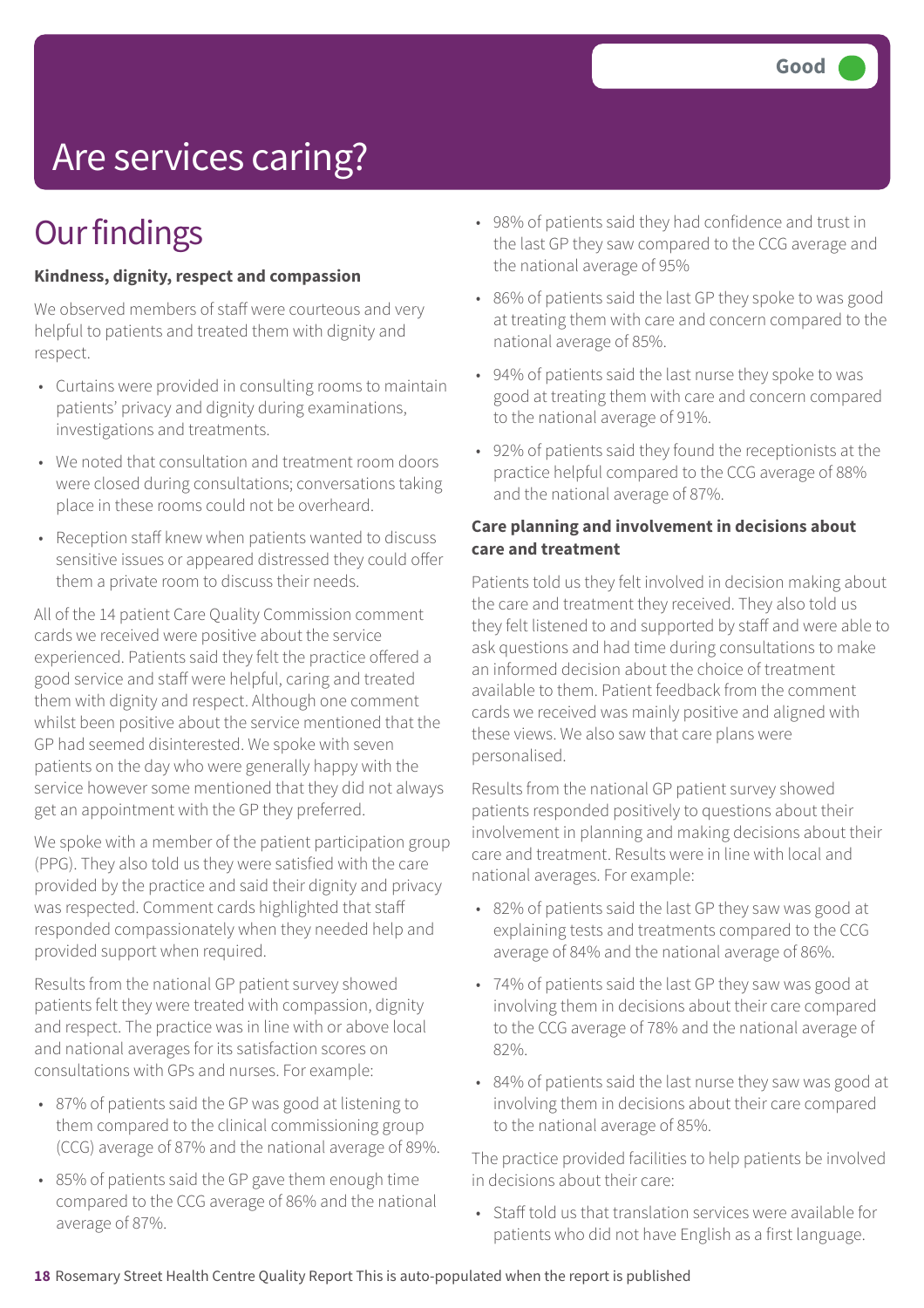### Are services caring?

- Information leaflets were available in easy read format.
- The practice were translating leaflets and forms into other languages, we saw that the patient registration form was available in Slovak, Polish, Latvian and Romanian.

#### **Patient and carer support to cope emotionally with care and treatment**

Patient information leaflets and notices were available in the patient waiting area which told patients how to access a number of support groups and organisations. Information about support groups was also available on the practice website.

The practice's computer system alerted GPs if a patient was also a carer. The practice had identified 234 patients as

carers (1.67% of the practice list). The practice had a member of staff that was identified as a carers champion. This staff member had attended specific training in May 2016 and was in the process of gathering information on services in the area so that patients that were carers could be directed to the right place. Carers would be offered flu vaccinations and staff would be aware of the carers responsibilities when making a suitable appointment for them. Carers were identified from new patient checks and also opportunistically. Written information was available to direct carers to the various avenues of support available to them.

Staff told us that if families had suffered bereavement, their usual GP contacted them to offer support or the nursing team would visit if they had been looking after the patient.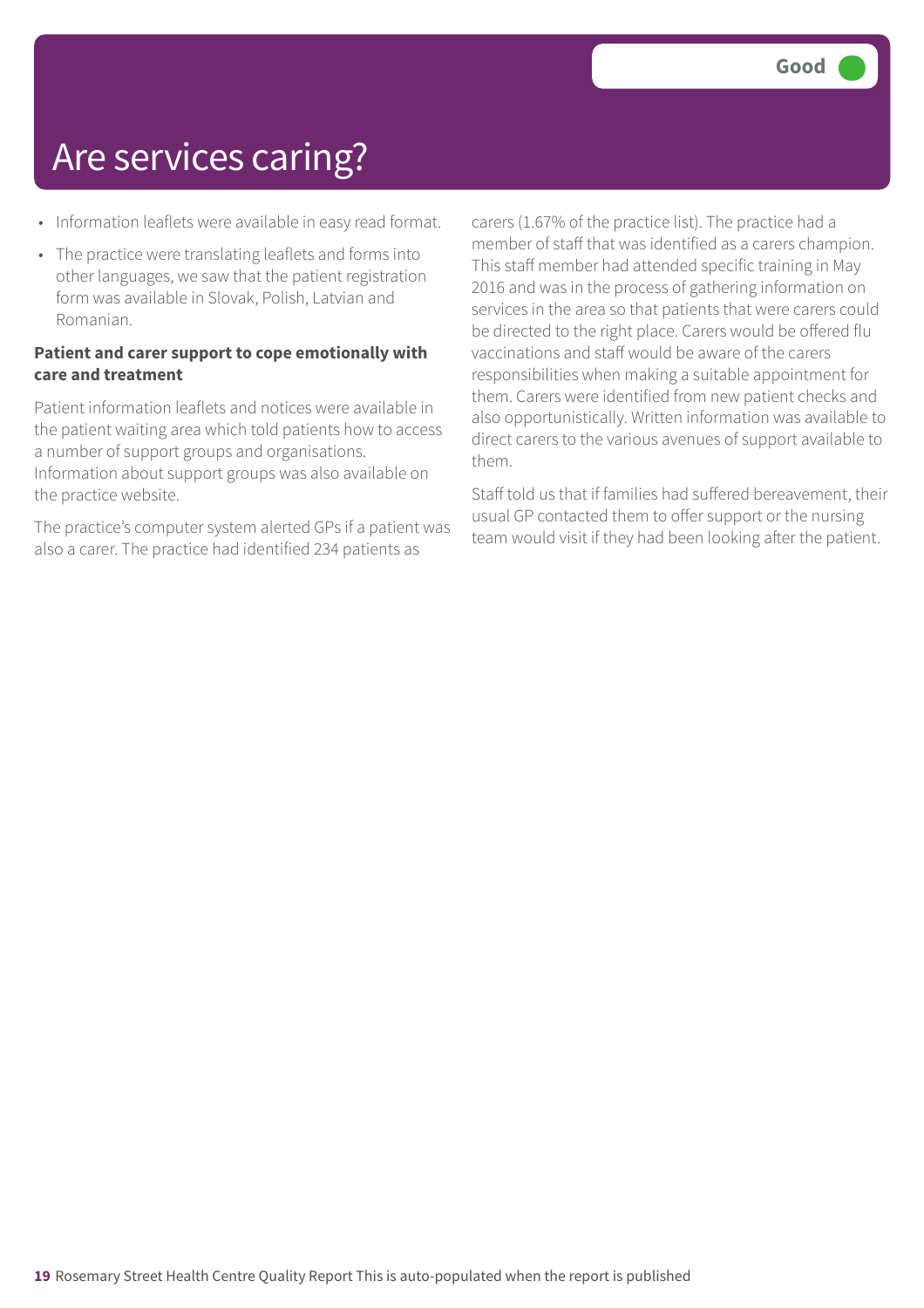# Are services responsive to people's needs?

(for example, to feedback?)

# **Our findings**

### **Responding to and meeting people's needs**

The practice reviewed the needs of its local population and engaged with the NHS England Area Team and Clinical Commissioning Group (CCG) to secure improvements to services where these were identified.

- The practice offered appointments 8am to 7pm Monday, Wednesday and Thursday, Tuesday 7.30pm and Friday 7.15pm
- The practice provided further extended hours alternate Saturdays from 9am to 2pm at Rosemary Street.
- There were longer appointments available for patients with a learning disability.
- Home visits were available for older patients and patients who had clinical needs which resulted in difficulty attending the practice.
- Same day appointments were available for patients with medical problems that require same day consultation.
- The practice offered on-line services for patients which included ordering repeat prescriptions and booking appointments.
- There were disabled facilities, a hearing loop and translation services available.
- There were telephone consultations available for those patients who required them.
- The practice offered smoking cessation.
- The practice held multi-disciplinary meetings to discuss and review the needs of its patients.
- Family planning services were offered including contraception such as intrauterine devices.
- The practice had business cases in development to offer and improve services provided in the practice for their patients.
- Care home staff we spoke with said that they were given an emergency telephone number to enable more efficient contact however some said that they did not like to use this number as it was an emergency line.

#### **Access to the service**

The practice was open from 8am every weekday and closed at 7.15pm other than Tuesday 7.30pm and Friday 7pm. The practice also offered extended hours on alternate Saturdays 9am til 2pm for bookable appointments. In addition to pre-bookable appointments that could be booked up to six weeks in advance, urgent appointments were also available for people that needed them.

Results from the national GP patient survey showed that patient's satisfaction with how they could access care and treatment was higher than local and national averages.

- 91% of patients were satisfied with the practice's opening hours compared to the national average of 78%.
- 74% of patients said they could get through easily to the practice by phone compared to the national average of 73%.

People told us on the day of the inspection that they were able to get appointments when they needed one, although it may not be with the GP they preferred.

### **Listening and learning from concerns and complaints**

The practice had an effective system in place for handling complaints and concerns.

- Its complaints policy and procedures were in line with recognised guidance and contractual obligations for GPs in England.
- There was a designated responsible person who handled all complaints in the practice.

We looked at four complaints received in the last 12 months and found these were satisfactorily handled and dealt with in a timely way. We saw evidence that all complaints were investigated and responded to in writing, apologies were given where necessary. Lessons were learnt from individual concerns and complaints and action was taken to as a result to improve the quality of care. Actions and lessons learned from complaints were discussed in practice meetings and included changes to processes and templates to prevent reoccurrence.

The practice had templates to use for complaint investigations which covered lessons learned and actions taken and also a template to send following a complaint been resolved. These were not always used in practice.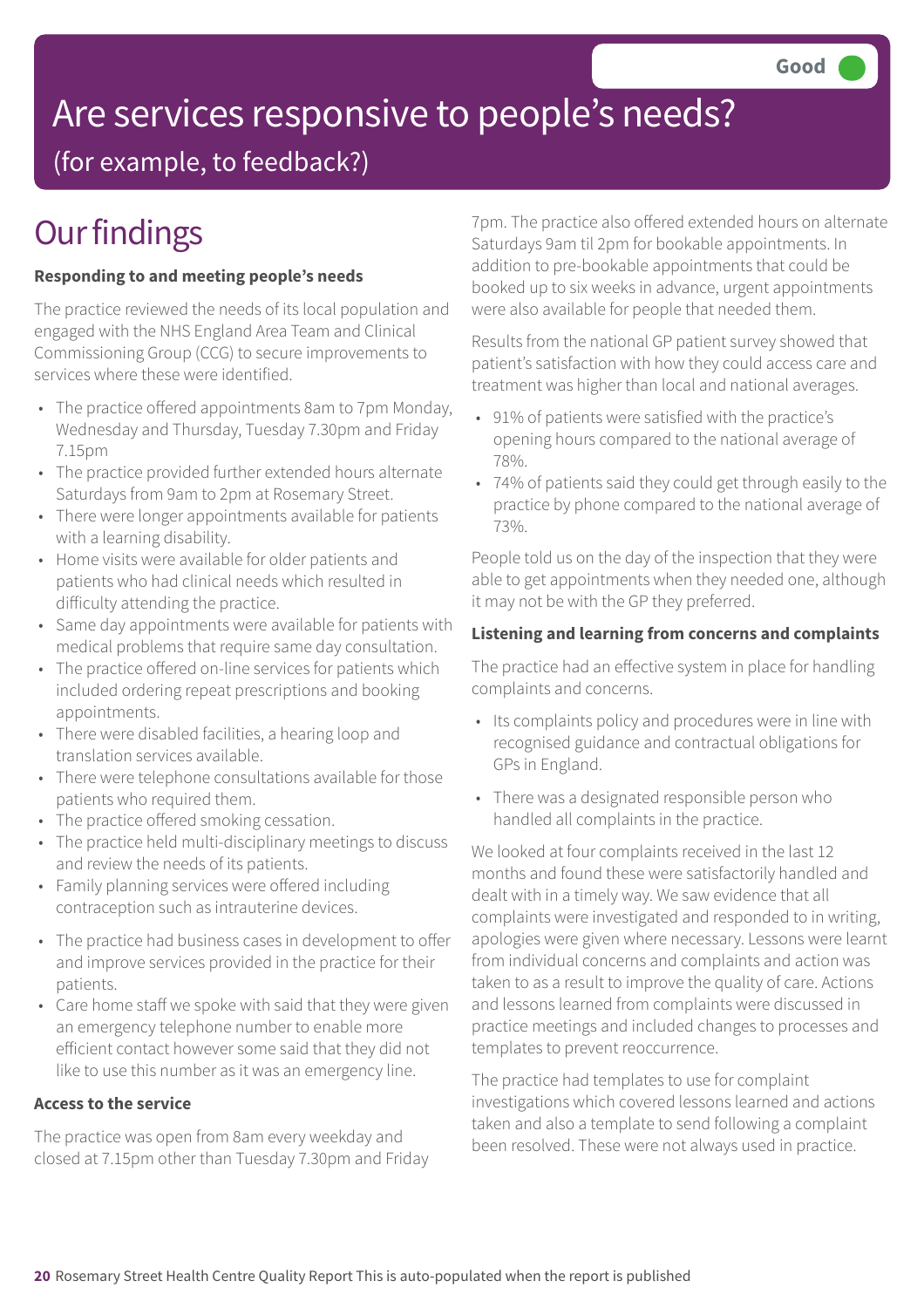### Are services well-led?

(for example, are they well-managed and do senior leaders listen, learn and take appropriate action)

### **Our findings**

### **Vision and strategy**

The practice had a clear vision to deliver high quality care and promote good outcomes for patients.

- The practice staff knew and understood the values.
- The practice were looking to the future and were in the process of accessing funding to create a training centre and looking to renovate the branch surgery.
- As the practice was a training practice they had successfully recruited salaried GPs.

#### **Governance arrangements**

The practice had an overarching governance framework which supported the delivery of the strategy and good quality care. This outlined the structures and procedures in place and ensured that:

- There was a clear staffing structure and that staff were aware of their own roles and responsibilities.
- Practice specific policies were implemented and were available to all staff.
- A comprehensive understanding of the performance of the practice was maintained
- A programme of continuous clinical and internal audit was used to monitor quality and to make improvements.
- Arrangements for identifying, recording and managing risks could have been more robust. Risk assessments had not been reviewed annually although they were following the inspection and the practice had identified issues and implemented mitigating actions.

#### **Leadership and culture**

On the day of inspection the partners in the practice demonstrated they had the experience, capacity and capability to run the practice and ensure high quality care. They told us they prioritised safe, high quality and compassionate care. Staff told us the partners and manager were approachable and always took the time to listen to all members of staff.

The provider was aware of and had systems in place to ensure compliance with the requirements of the duty of candour. (The duty of candour is a set of specific legal requirements that providers of services must follow when things go wrong with care and treatment). The partners encouraged a culture of openness and honesty. The practice had systems in place to ensure that when things went wrong with care and treatment::

• The practice gave affected people reasonable support, truthful information and a verbal and written apology

There was a clear leadership structure in place and staff felt supported by management.

- Staff told us the practice held regular team meetings.
- The practice had weekly clinical meetings.
- Training GPs were supported by the partners and were briefed and debriefed each day.
- Staff told us there was an open culture within the practice and they had the opportunity to raise any issues at team meetings and felt confident and supported in doing so.
- Staff said they felt respected, valued and supported. All staff were involved in discussions about how to run and develop the practice, and the partners and practice manager encouraged all members of staff to identify opportunities to improve the service delivered by the practice.

### **Seeking and acting on feedback from patients, the public and staff**

The practice encouraged and valued feedback from patients, the public and staff. It proactively sought patients' feedback and engaged patients in the delivery of the service.

- The practice had gathered feedback from patients through the NHS friends and family test.
- The patient participation group (PPG) was active and worked to improve the services with the practice. They PPG were involved with fundraising and had purchased equipment for the practice such as, chairs in the upstairs corridor for patients.
- The PPG looked at incidents and complaints at the PPG meeting to see if they could offer suggestions for improvement.